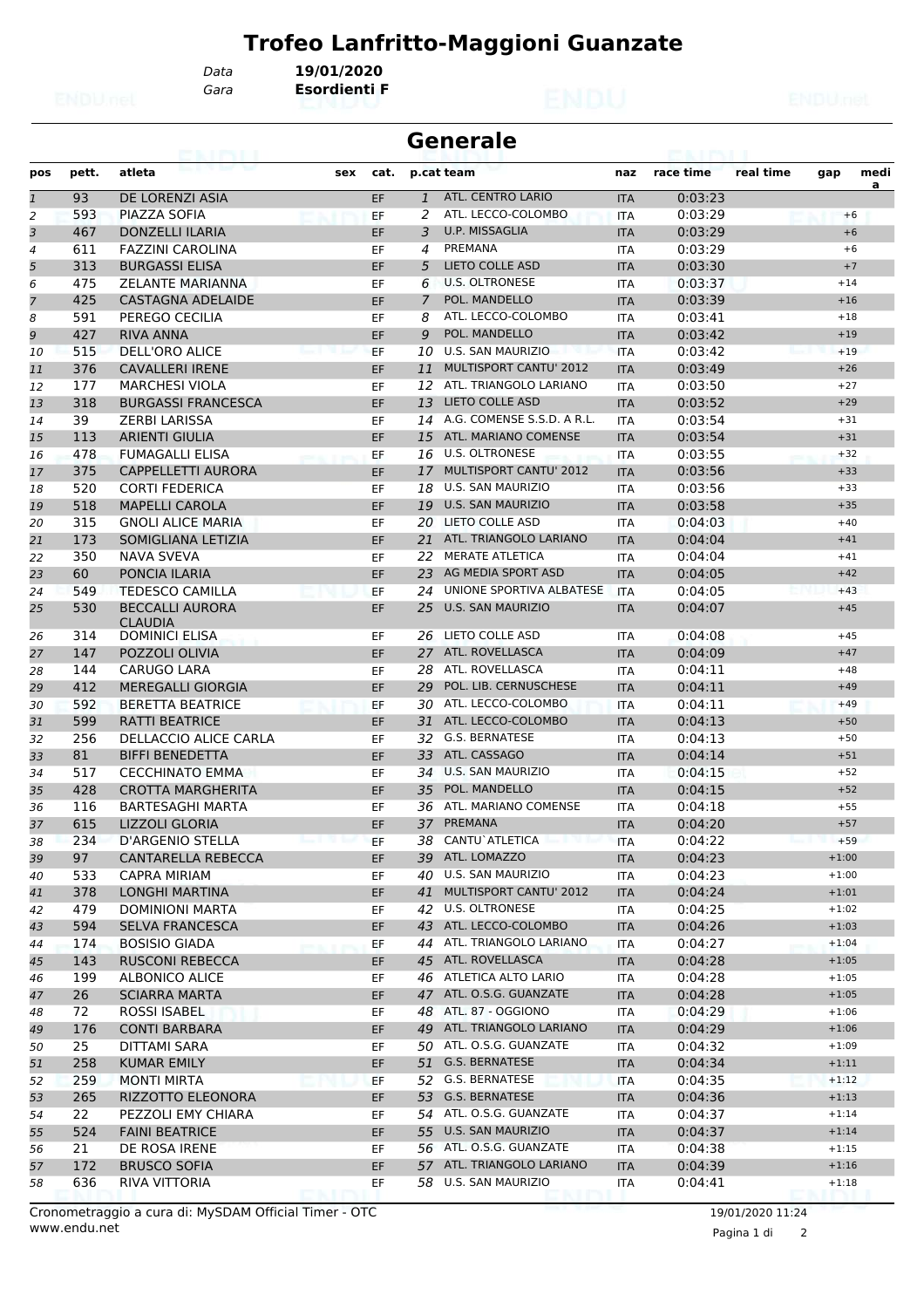| pos | pett. | atleta                     | sex | cat.      |    | p.cat team               | naz        | race time | real time<br>medi<br>gap<br>a |
|-----|-------|----------------------------|-----|-----------|----|--------------------------|------------|-----------|-------------------------------|
| 59  | 547   | <b>CAPPELLETTI MAITE'</b>  |     | EF.       | 59 | UNIONE SPORTIVA ALBATESE | <b>ITA</b> | 0:04:43   | $+1:20$                       |
| 60  | 168   | LOMBARDO LAURA             |     | EF        | 60 | ATL. TRIANGOLO LARIANO   | <b>ITA</b> | 0:04:44   | $+1:21$                       |
| 61  | 651   | <b>RUVOLO ALESSANDRA</b>   |     | <b>EF</b> | 61 | POLISPORTIVA COLVERDE    | <b>ITA</b> | 0:04:46   | $+1:23$                       |
| 62  | 82    | LONGONE GIULIA CLOE        |     | EF        | 62 | ATL. CASSAGO             | <b>ITA</b> | 0:04:48   | $+1:25$                       |
| 63  | 257   | <b>DI PALMA ELISA</b>      |     | <b>EF</b> | 63 | <b>G.S. BERNATESE</b>    | <b>ITA</b> | 0:04:52   | $+1:29$                       |
| 64  | 317   | <b>SCHIERA LAVINIA</b>     |     | EF.       | 64 | LIETO COLLE ASD          | <b>ITA</b> | 0:04:52   | $+1:29$                       |
| 65  | 98    | <b>MARINONI ANNA MARIA</b> |     | <b>EF</b> | 65 | ATL. LOMAZZO             | <b>ITA</b> | 0:04:52   | $+1:29$                       |
| 66  | 261   | <b>MARTINO EMMA</b>        |     | EF        | 66 | G.S. BERNATESE           | <b>ITA</b> | 0:04:55   | $+1:32$                       |
| 67  | 264   | <b>MILANO SARA</b>         |     | <b>EF</b> | 67 | <b>G.S. BERNATESE</b>    | <b>ITA</b> | 0:04:57   | $+1:34$                       |
| 68  | 522   | CROCI ELEONORA CHIARA      |     | EF        | 68 | U.S. SAN MAURIZIO        | <b>ITA</b> | 0:04:57   | $+1:34$                       |
| 69  | 99    | <b>BORELLA MATILDE</b>     |     | EF.       | 69 | ATL. LOMAZZO             | <b>ITA</b> | 0:04:58   | $+1:35$                       |
| 70  | 438   | <b>BONINO CARLOTTA</b>     |     | EF.       | 70 | POLISPORTIVA COLVERDE    | <b>ITA</b> | 0:05:00   | $+1:37$                       |
| 71  | 525   | ROCHIRA MARIA RITA         |     | EF.       | 71 | <b>U.S. SAN MAURIZIO</b> | <b>ITA</b> | 0:05:03   | $+1:40$                       |
| 72  | 411   | <b>FUMAGALLI SOFIA</b>     |     | EF.       | 72 | POL. LIB. CERNUSCHESE    | <b>ITA</b> | 0:05:07   | $+1:44$                       |
| 73  | 635   | <b>CALABRO IRIS</b>        |     | <b>EF</b> | 73 | <b>U.S. OLTRONESE</b>    | <b>ITA</b> | 0:05:08   | $+1:45$                       |

|             | ENDU.net                                            |             | <b>ENDU</b> |             | <b>ENDUnet</b>            |                |
|-------------|-----------------------------------------------------|-------------|-------------|-------------|---------------------------|----------------|
| ENDU        |                                                     | <b>ENDU</b> |             | <b>ENDU</b> |                           | <b>ENDU</b>    |
|             | ENDU                                                |             | <b>ENDU</b> |             | ENDU                      |                |
| ENDUMet     |                                                     | <b>ENDU</b> |             | <b>ENDU</b> |                           | <b>ENDUnet</b> |
|             | <b>ENDU</b>                                         |             | ENDU        |             | <b>ENDU</b>               |                |
| <b>ENDU</b> |                                                     | <b>ENDU</b> |             | <b>ENDU</b> |                           | <b>ENDU</b>    |
|             | <b>ENDUMBL</b>                                      |             | <b>ENDU</b> |             | <b>ENDU<sub>DEL</sub></b> |                |
| <b>ENDU</b> |                                                     | <b>ENDU</b> |             | <b>ENDU</b> |                           | <b>ENDU</b>    |
|             | <b>ENDU</b>                                         |             | ENDUnet     |             | <b>ENDU</b>               |                |
| <b>ENDU</b> |                                                     | <b>ENDU</b> |             | <b>ENDU</b> |                           | <b>ENDU</b>    |
|             | <b>ENDU</b>                                         |             | ENDU        |             | ENDU                      |                |
| <b>ENDU</b> |                                                     | <b>ENDU</b> |             | ENDU        |                           | <b>ENDU</b>    |
|             | ENDULnet                                            |             | ENDU        |             | ENDUmet                   |                |
|             | onometraggio a cura di: MySDAM Official Timer - OTC |             |             |             | $10/01/2020$ $11.24$      |                |

 $\overline{\phantom{0}}$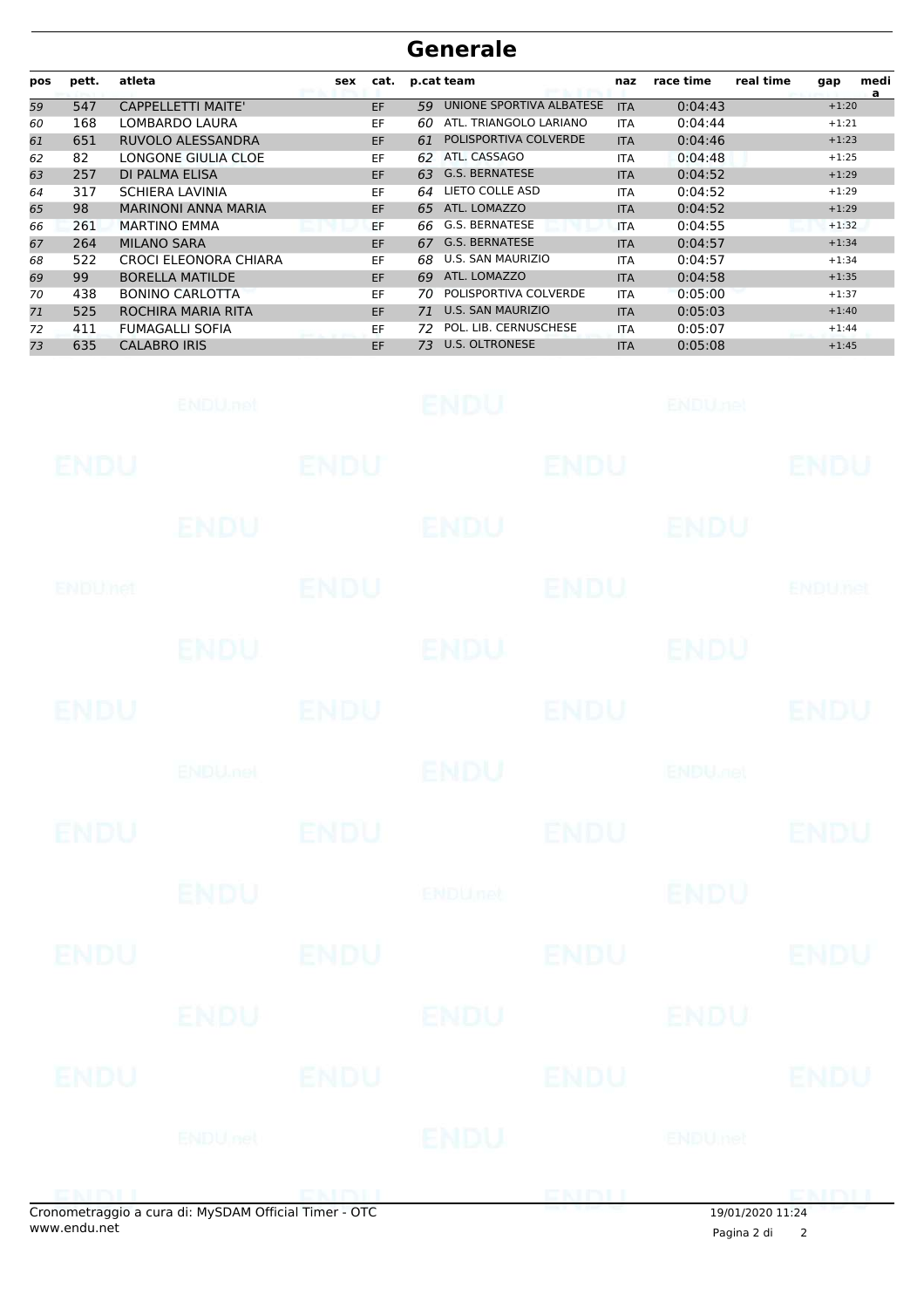*Gara* **Esordienti M** *Data* **19/01/2020**

|                | <b>Generale</b><br>63. I PS I. I |                                               |     |           |                |                               |            |           |           |         |           |
|----------------|----------------------------------|-----------------------------------------------|-----|-----------|----------------|-------------------------------|------------|-----------|-----------|---------|-----------|
| pos            | pett.                            | atleta                                        | sex | cat.      |                | p.cat team                    | naz        | race time | real time | gap     | medi<br>a |
| $\overline{1}$ | 609                              | <b>TENDERINI MATTEO</b>                       |     | <b>EM</b> | $\mathbf{1}$   | PREMANA                       | <b>ITA</b> | 0:03:12   |           |         |           |
| 2              | 612                              | <b>FAZZINI MARCO</b>                          |     | EM        | 2              | PREMANA                       | <b>ITA</b> | 0:03:23   |           | $+11$   |           |
| 3              | 171                              | <b>SONGNE HOUZAYFA</b>                        |     | <b>EM</b> | 3              | ATL. TRIANGOLO LARIANO        | <b>ITA</b> | 0:03:24   |           | $+12$   |           |
| 4              | 222                              | PELLIZZARO FEDERICO                           |     | EM        | $\overline{4}$ | C.S. CORTENOVA                | <b>ITA</b> | 0:03:25   |           | $+12$   |           |
| 5              | 521                              | <b>COLOMBO DAVIDE</b>                         |     | <b>EM</b> | 5              | <b>U.S. SAN MAURIZIO</b>      | <b>ITA</b> | 0:03:27   |           | $+15$   |           |
| 6              | 141                              | <b>CATTANEO ALEXEJ</b>                        |     | EМ        | 6              | ATL. ROVELLASCA               | <b>ITA</b> | 0:03:30   |           | $+18$   |           |
| $\overline{7}$ | 598                              | <b>ALBERTI LUCA</b>                           |     | <b>EM</b> | $\overline{7}$ | ATL. LECCO-COLOMBO            | <b>ITA</b> | 0:03:32   |           | $+20$   |           |
| 8              | 198                              | CONTESSA ALESSANDRO                           |     | EM        | 8              | ATLETICA ALTO LARIO           | <b>ITA</b> | 0:03:33   |           | $+21$   |           |
| 9              | 37                               | STAVENHAGEN MIKAEL<br><b>OTTO</b>             |     | EM        | 9              | A.G. COMENSE S.S.D. A R.L.    | <b>ITA</b> | 0:03:35   |           | $+23$   |           |
| 10             | 263                              | <b>TONELLI FILIPPO</b>                        |     | EМ        | 10             | G.S. BERNATESE                | ITA        | 0:03:36   |           | $+24$   |           |
| 11             | 146                              | <b>GALLI FILIPPO</b>                          |     | <b>EM</b> | 11             | ATL. ROVELLASCA               | <b>ITA</b> | 0:03:37   |           | $+25$   |           |
| 12             | 24                               | TERZAGHI MARIO                                |     | EM        |                | 12 ATL. O.S.G. GUANZATE       | <b>ITA</b> | 0:03:37   |           | $+25$   |           |
| 13             | 40                               | <b>STAVENHAGEN NIKO</b><br><b>AUGUST</b>      |     | EM        | 13             | A.G. COMENSE S.S.D. A R.L.    | <b>ITA</b> | 0:03:37   |           | $+25$   |           |
| 14             | 142                              | <b>GIOVINAZZO GABRIEL</b>                     |     | EМ        |                | 14 ATL. ROVELLASCA            | <b>ITA</b> | 0:03:37   |           | $+25$   |           |
| 15             | 569                              | <b>CASSINELLI FEDERICO</b>                    |     | <b>EM</b> | 15             | UNIONE SPORTIVA DERVIESE      | <b>ITA</b> | 0:03:38   |           | $+26$   |           |
| 16             | 387                              | <b>CAVALLI GIORGIO</b>                        |     | <b>EM</b> | 16             | POL. BELLANO GALPERTI         | <b>ITA</b> | 0:03:40   |           | $+28$   |           |
| 17             | 20                               | <b>CATTANEO TOMMASO</b>                       |     | <b>EM</b> | 17             | ATL. O.S.G. GUANZATE          | <b>ITA</b> | 0:03:40   |           | $+28$   |           |
| 18             | 352                              | <b>ARLATI DANIELE</b>                         |     | EM        | 18             | <b>MERATE ATLETICA</b>        | <b>ITA</b> | 0:03:41   |           | $+29$   |           |
| 19             | 610                              | <b>GIANOLA GABRIELE</b>                       |     | <b>EM</b> | 19             | PREMANA                       | <b>ITA</b> | 0:03:41   |           | $+29$   |           |
| 20             | 571                              | <b>SELVA DANIEL</b>                           |     | EМ        | 20             | UNIONE SPORTIVA DERVIESE      | ITA        | 0:03:42   |           | $+30$   |           |
| 21             | 112                              | PRADA TOMMASO                                 |     | <b>EM</b> |                | 21 ATL. MARIANO COMENSE       | <b>ITA</b> | 0:03:44   |           | $+32$   |           |
| 22             | 614                              | POMONI DIEGO                                  |     | EM        | 22             | PREMANA                       | <b>ITA</b> | 0:03:44   |           | $+32$   |           |
| 23             | 148                              | <b>VELLA MARCELLO</b>                         |     | <b>EM</b> | 23             | ATL. ROVELLASCA               | <b>ITA</b> | 0:03:45   |           | $+33$   |           |
| 24             | 632                              | <b>RASCA MICHELE</b>                          |     | EM        |                | 24 ATL. LECCO-COLOMBO         | <b>ITA</b> | 0:03:46   |           | $+34$   |           |
| 25             | 477                              | <b>ZAIC OSCAR</b>                             |     | <b>EM</b> | 25             | <b>U.S. OLTRONESE</b>         | <b>ITA</b> | 0:03:46   |           | $+34$   |           |
| 26             | 55                               | <b>VILLA TOMMASO</b>                          |     | EМ        |                | 26 A.S.D. MEZZEGRA            | ITA        | 0:03:48   |           | $+36$   |           |
| 27             | 233                              | <b>CAMAGNI ANDREA</b>                         |     | <b>EM</b> | 27             | CANTU`ATLETICA                | <b>ITA</b> | 0:03:49   |           | $+37$   |           |
| 28             | 320                              | <b>PULIATTI LEON</b>                          |     | EM        | 28             | LIETO COLLE ASD               | <b>ITA</b> | 0:03:51   |           | $+39$   |           |
| 29             | 354                              | <b>BAHIJ MOSTAPHA</b>                         |     | <b>EM</b> | 29             | <b>MERATE ATLETICA</b>        | <b>ITA</b> | 0:03:52   |           | $+40$   |           |
| 30             | 23                               | <b>FIGINI FEDERICO</b>                        |     | <b>EM</b> |                | 30 ATL. O.S.G. GUANZATE       | <b>ITA</b> | 0:03:53   |           | $+40$   |           |
| 31             | 356                              | <b>TENTORIO FRANCESCO</b>                     |     | <b>EM</b> | 31             | <b>MERATE ATLETICA</b>        | <b>ITA</b> | 0:03:53   |           | $+41$   |           |
| 32             | 461                              | <b>FORNI FEDERICO</b>                         |     | EМ        | 32             | <b>TEAM PASTURO ASD</b>       | <b>ITA</b> | 0:03:54   |           | $+42$   |           |
| 33             | 526                              | PONTIGGIA ALESSANDRO                          |     | <b>EM</b> | 33             | <b>U.S. SAN MAURIZIO</b>      | <b>ITA</b> | 0:03:54   |           | $+42$   |           |
| 34             | 355                              | <b>TENTORIO SIMONE</b>                        |     | EМ        | 34             | <b>MERATE ATLETICA</b>        | <b>ITA</b> | 0:03:55   |           | $+43$   |           |
| 35             | 38                               | <b>RIVA MASSIMILIANO</b>                      |     | <b>EM</b> | 35             | A.G. COMENSE S.S.D. A R.L.    | <b>ITA</b> | 0:03:55   |           | $+43$   |           |
| 36             | 430                              | <b>ZUCCHI TOMMASO</b>                         |     | EM        |                | 36 POL. MANDELLO              | <b>ITA</b> | 0:03:56   |           | $+44$   |           |
| 37             | 551                              | <b>FORMENTI LORENZO</b>                       |     | EM        |                | 37 UNIONE SPORTIVA ALBATESE   | <b>ITA</b> | 0:03:56   |           | $+44$   |           |
| 38             | 145                              | FINAZZO JACOPO                                |     | EМ        |                | 38 ATL. ROVELLASCA            | ITA        | 0:03:56   |           | $+44$   |           |
| 39             | 554                              | VIGANO' TOMMASO                               |     | EM        |                | 39 UNIONE SPORTIVA ALBATESE   | <b>ITA</b> | 0:03:56   |           | $+44$   |           |
| 40             | 408                              | <b>GULMINI ANDREA</b>                         |     | EМ        |                | 40 POL. LIB. CERNUSCHESE      | ITA        | 0:03:57   |           | $+45$   |           |
| 41             | 570                              | <b>CRIPPA FEDERICO</b>                        |     | EM        | 41             | UNIONE SPORTIVA DERVIESE      | <b>ITA</b> | 0:03:58   |           | $+46$   |           |
| 42             | 54                               | LONGONI MASSIMILIANO                          |     | EМ        |                | 42 A.S.D. MEZZEGRA            | ITA        | 0:03:58   |           | $+46$   |           |
| 43             | 528                              | CASTELNUOVO ANDREA                            |     | <b>EM</b> |                | 43 U.S. SAN MAURIZIO          | <b>ITA</b> | 0:03:59   |           | $+47$   |           |
| 44             | 353                              | <b>BERARDI DANIELE</b>                        |     | EM        |                | 44 MERATE ATLETICA            | <b>ITA</b> | 0:03:59   |           | $+47$   |           |
| 45             | 75                               | <b>SALA GIOSUE'</b>                           |     | <b>EM</b> |                | 45 ATL. 87 - OGGIONO          | <b>ITA</b> | 0:03:59   |           | $+47$   |           |
| 46             | 29                               | <b>CARNINI MATTIA</b>                         |     | EМ        |                | 46 ATL. O.S.G. GUANZATE       | ITA        | 0:04:00   |           | $+48$   |           |
| 47             | 319                              | SARTORI ALESSANDRO                            |     | EM        |                | 47 LIETO COLLE ASD            | <b>ITA</b> | 0:04:02   |           | $+50$   |           |
|                | 96                               | <b>CASTELLI DAVIDE</b>                        |     |           |                | 48 ATL. LOMAZZO               |            | 0:04:03   |           | $+51$   |           |
| 48             |                                  | DANVOEHOU ANIOUVI                             |     | EМ        |                | 49 ATL. CASSAGO               | <b>ITA</b> |           |           | $+54$   |           |
| 49             | 80                               | <b>BENEDETTO</b>                              |     | <b>EM</b> |                | 50 U.S. OLTRONESE             | <b>ITA</b> | 0:04:06   |           | $+54$   |           |
| 50             | 628                              | <b>BISCOTTI FRANCO NOMENA</b><br><b>IORDI</b> |     | EM        |                |                               | ITA        | 0:04:06   |           |         |           |
| 51             | 349                              | FERNICOLA MATTIA                              |     | <b>EM</b> | 51             | <b>MERATE ATLETICA</b>        | <b>ITA</b> | 0:04:06   |           | $+54$   |           |
| 52             | 407                              | <b>CAMMISA FRANCESCO</b>                      |     | EМ        |                | 52 POL. LIB. CERNUSCHESE      | <b>ITA</b> | 0:04:07   |           | $+54$   |           |
| 53             | 170                              | PRINA ALESSANDRO                              |     | <b>EM</b> |                | 53 ATL. TRIANGOLO LARIANO     | <b>ITA</b> | 0:04:10   |           | $+58$   |           |
| 54             | 643                              | <b>GALLIANI LUCA</b>                          |     | EМ        |                | 54 GS SAN GIUSEPPE            | ITA        | 0:04:10   |           | $+58$   |           |
| 55             | 595                              | SANGALLI FRANCESCO                            |     | EM        |                | 55 ATL. LECCO-COLOMBO         | <b>ITA</b> | 0:04:11   |           | $+59$   |           |
| 56             | 43                               | <b>SACCO RICCARDO</b>                         |     | EМ        |                | 56 A.G. COMENSE S.S.D. A R.L. | ITA        | 0:04:12   |           | $+1:00$ |           |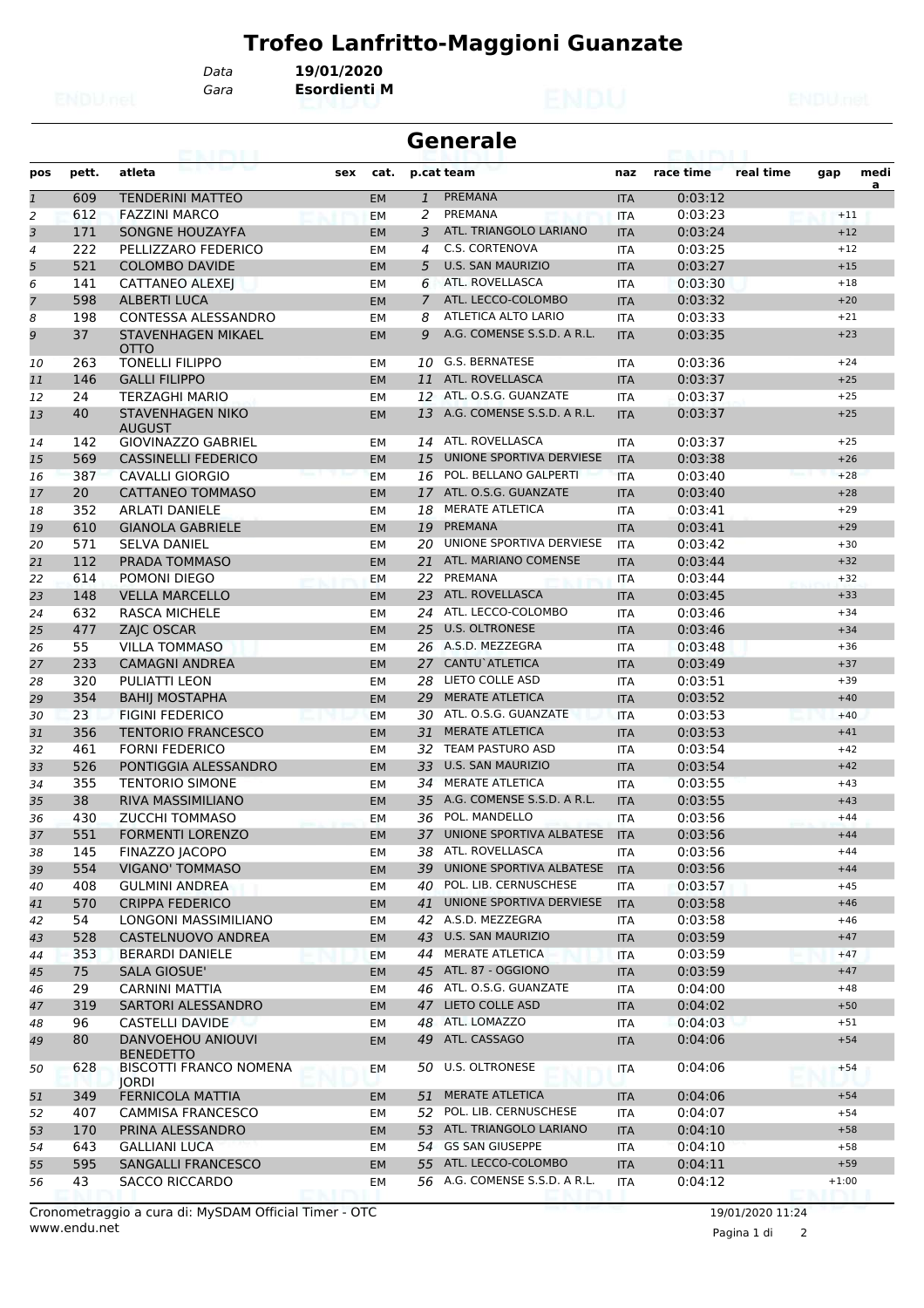| pos | pett. | atleta                                         | sex | cat.      |    | p.cat team                     | naz        | race time | real time | gap     | medi |
|-----|-------|------------------------------------------------|-----|-----------|----|--------------------------------|------------|-----------|-----------|---------|------|
| 57  | 523   | <b>SORBELLINI AARON</b>                        |     | <b>EM</b> |    | 57 U.S. SAN MAURIZIO           | <b>ITA</b> | 0:04:12   |           | $+1:00$ | a    |
| 58  | 74    | <b>RATTI SAMUEL</b>                            |     | EМ        |    | 58 ATL. 87 - OGGIONO           | ITA        | 0:04:13   |           | $+1:01$ |      |
| 59  | 529   | ARENARE RICCARDO                               |     | <b>EM</b> |    | 59 U.S. SAN MAURIZIO           | <b>ITA</b> | 0:04:13   |           | $+1:01$ |      |
| 60  | 260   | <b>LISSI MATTEO</b>                            |     | EM        |    | 60 G.S. BERNATESE              | <b>ITA</b> | 0:04:13   |           | $+1:01$ |      |
| 61  | 473   | <b>MARAZZI FEDERICO</b>                        |     | <b>EM</b> | 61 | <b>U.S. OLTRONESE</b>          | <b>ITA</b> | 0:04:14   |           | $+1:01$ |      |
| 62  | 76    | <b>BOSISIO GIACOMO</b>                         |     | EМ        |    | 62 ATL. 87 - OGGIONO           | <b>ITA</b> | 0:04:15   |           | $+1:03$ |      |
| 63  | 84    | <b>BIFFI MATTEO</b>                            |     | <b>EM</b> | 63 | ATL. CASSAGO                   | <b>ITA</b> | 0:04:15   |           | $+1:03$ |      |
| 64  | 262   | <b>TAGLIABUE PIETRO</b>                        |     | EM        |    | 64 G.S. BERNATESE              | <b>ITA</b> | 0:04:16   |           | $+1:04$ |      |
| 65  | 27    | <b>SUDUTEMIZ EREN</b>                          |     | <b>EM</b> |    | 65 ATL. O.S.G. GUANZATE        | <b>ITA</b> | 0:04:18   |           | $+1:06$ |      |
| 66  | 180   | <b>GALIMBERTI NICOLO</b>                       |     | EM        |    | 66 ATL. TRIANGOLO LARIANO      | <b>ITA</b> | 0:04:18   |           | $+1:06$ |      |
| 67  | 169   | <b>LIMONTA CHRISTIAN</b>                       |     | <b>EM</b> | 67 | ATL. TRIANGOLO LARIANO         | <b>ITA</b> | 0:04:20   |           | $+1:07$ |      |
| 68  | 689   | <b>FOGLI THOMAS</b>                            |     | EМ        | 68 | S.COOP ARL SD GS VILLA         | <b>ITA</b> | 0:04:20   |           | $+1:08$ |      |
| 69  | 28    | <b>DARRA TIAGO IVAN</b>                        |     | <b>EM</b> | 69 | ATL. O.S.G. GUANZATE           | <b>ITA</b> | 0:04:21   |           | $+1:09$ |      |
| 70  | 114   | <b>CAMERINI FEDERICO</b>                       |     | EМ        |    | 70 ATL. MARIANO COMENSE        | ITA        | 0:04:21   |           | $+1:09$ |      |
| 71  | 115   | <b>BERETTA ZHAN BIN</b>                        |     | <b>EM</b> |    | 71 ATL. MARIANO COMENSE        | <b>ITA</b> | 0:04:23   |           | $+1:11$ |      |
| 72  | 179   | <b>GALIMBERTI JAPOCO</b>                       |     | EM        |    | 72 ATL. TRIANGOLO LARIANO      | <b>ITA</b> | 0:04:25   |           | $+1:13$ |      |
| 73  | 474   | <b>PAGANI LUCA</b>                             |     | <b>EM</b> | 73 | <b>U.S. OLTRONESE</b>          | <b>ITA</b> | 0:04:27   |           | $+1:15$ |      |
| 74  | 45    | NIMER RICCARDO                                 |     | EM        |    | 74 A.G. COMENSE S.S.D. A R.L.  | <b>ITA</b> | 0:04:28   |           | $+1:16$ |      |
| 75  | 73    | <b>BORTOLETTO MARCO</b>                        |     | <b>EM</b> |    | 75 ATL. 87 - OGGIONO           | <b>ITA</b> | 0:04:28   |           | $+1:16$ |      |
| 76  | 71    | <b>DELL'AIRA VASILE</b>                        |     | EМ        |    | 76 ATL. 87 - OGGIONO           | <b>ITA</b> | 0:04:29   |           | $+1:17$ |      |
| 77  | 532   | CEREKJA GZIMI MORENO                           |     | <b>EM</b> |    | 77 U.S. SAN MAURIZIO           | <b>ITA</b> | 0:04:31   |           | $+1:19$ |      |
| 78  | 468   | DE CAPITANI ETTORE                             |     | EM        | 78 | U.P. MISSAGLIA                 | <b>ITA</b> | 0:04:32   |           | $+1:20$ |      |
| 79  | 618   | <b>MASOCH LORIS</b>                            |     | <b>EM</b> | 79 | ATL. O.S.G. GUANZATE           | <b>ITA</b> | 0:04:32   |           | $+1:20$ |      |
| 80  | 519   | <b>BISSOLA GABRIELE</b>                        |     | EM        | 80 | <b>U.S. SAN MAURIZIO</b>       | <b>ITA</b> | 0:04:33   |           | $+1:21$ |      |
| 81  | 409   | <b>GALBIATI LORENZO</b>                        |     | <b>EM</b> | 81 | POL. LIB. CERNUSCHESE          | <b>ITA</b> | 0:04:34   |           | $+1:22$ |      |
| 82  | 597   | <b>GHEZZI NICOL?</b>                           |     | EМ        |    | 82 ATL. LECCO-COLOMBO          | <b>ITA</b> | 0:04:35   |           | $+1:23$ |      |
| 83  | 377   | <b>BIZZOZZERO GIONA</b>                        |     | <b>EM</b> | 83 | MULTISPORT CANTU' 2012         | <b>ITA</b> | 0:04:35   |           | $+1:23$ |      |
| 84  | 83    | <b>COLNAGHI SIMONE</b>                         |     | EM        |    | 84 ATL. CASSAGO                | <b>ITA</b> | 0:04:36   |           | $+1:24$ |      |
| 85  | 410   | MORTILLARO GABRIELE                            |     | <b>EM</b> | 85 | POL. LIB. CERNUSCHESE          | <b>ITA</b> | 0:04:37   |           | $+1:24$ |      |
| 86  | 100   | LEGNANI MATTIA                                 |     | <b>EM</b> |    | 86 ATL. LOMAZZO                | <b>ITA</b> | 0:04:37   |           | $+1:25$ |      |
| 87  | 41    | <b>GORIO GIOELE</b>                            |     | <b>EM</b> | 87 | A.G. COMENSE S.S.D. A R.L.     | <b>ITA</b> | 0:04:38   |           | $+1:26$ |      |
| 88  | 627   | <b>CORTI GABRIELE</b>                          |     | EМ        |    | 88 ATL. 87 - OGGIONO           | <b>ITA</b> | 0:04:39   |           | $+1:27$ |      |
| 89  | 690   | <b>CICERO SANTALENA</b>                        |     | <b>EM</b> | 89 | S.COOP ARL SD GS VILLA         | <b>ITA</b> | 0:04:40   |           | $+1:28$ |      |
|     |       | <b>LEONARDO</b>                                |     |           |    |                                |            |           |           |         |      |
| 90  | 102   | <b>FIGINI TOMMASO</b>                          |     | EМ        |    | 90 ATL. LOMAZZO                | <b>ITA</b> | 0:04:40   |           | $+1:28$ |      |
| 91  | 271   | CATTANEO ANDREA                                |     | <b>EM</b> | 91 | <b>G.S. ROVELLO PORRO</b>      | <b>ITA</b> | 0:04:41   |           | $+1:28$ |      |
| 92  | 516   | <b>BRAMBILLA MATTIA</b>                        |     | EM        | 92 | <b>U.S. SAN MAURIZIO</b>       | <b>ITA</b> | 0:04:41   |           | $+1:29$ |      |
| 93  | 531   | <b>MASCARO NICOLO'</b>                         |     | <b>EM</b> |    | 93 U.S. SAN MAURIZIO           | <b>ITA</b> | 0:04:42   |           | $+1:30$ |      |
| 94  | 44    | <b>SGUBIN DIEGO</b>                            |     | <b>EM</b> |    | 94 A.G. COMENSE S.S.D. A R.L.  | <b>ITA</b> | 0:04:43   |           | $+1:31$ |      |
| 95  | 429   | <b>VAILATI RICCARDO</b>                        |     | EM        |    | 95 POL. MANDELLO               | <b>ITA</b> | 0:04:47   |           | $+1:35$ |      |
| 96  | 175   | CONTI ALESSANDRO                               |     | EМ        |    | 96 ATL. TRIANGOLO LARIANO      | ITA        | 0:04:48   |           | $+1:36$ |      |
| 97  | 101   | <b>VALERIO LUCA CRISTIAN</b>                   |     | <b>EM</b> |    | 97 ATL. LOMAZZO                | <b>ITA</b> | 0:04:49   |           | $+1:37$ |      |
| 98  | 476   | MASSARA GIOVANNI                               |     | EМ        |    | 98 U.S. OLTRONESE              | <b>ITA</b> | 0:04:51   |           | $+1:39$ |      |
| 99  | 527   | <b>MAGISTRI MICHELE</b>                        |     | <b>EM</b> |    | 99 U.S. SAN MAURIZIO           | <b>ITA</b> | 0:04:52   |           | $+1:40$ |      |
| 100 | 629   | <b>BISCOTTI FRANCO</b><br><b>MANDRESY JOEY</b> |     | EМ        |    | 100 U.S. OLTRONESE             | ITA        | 0:04:59   |           | $+1:47$ |      |
| 101 | 548   | RONCORONI LORENZO                              |     | <b>EM</b> |    | 101 UNIONE SPORTIVA ALBATESE   | <b>ITA</b> | 0:05:01   |           | $+1:49$ |      |
| 102 | 550   | PESCE NICOLO'                                  |     | EМ        |    | 102 UNIONE SPORTIVA ALBATESE   | <b>ITA</b> | 0:05:02   |           | $+1:49$ |      |
| 103 | 42    | <b>GENTILI MASSIMILIANO</b>                    |     | <b>EM</b> |    | 103 A.G. COMENSE S.S.D. A R.L. | <b>ITA</b> | 0:05:03   |           | $+1:51$ |      |

| ENDU        |                 | ENDU          |             | ENDU               |                | ENDL        |
|-------------|-----------------|---------------|-------------|--------------------|----------------|-------------|
|             | <b>ENDU</b>     |               | <b>ENDU</b> |                    | ENDU           |             |
| <b>ENDU</b> |                 | <b>ENDU</b>   |             | <b>ENDU</b>        |                | <b>ENDU</b> |
|             | <b>ENDU</b> net |               | <b>ENDU</b> |                    | <b>ENDUmet</b> |             |
|             |                 | <b>HEMOLI</b> |             | a kata sa mga kala |                |             |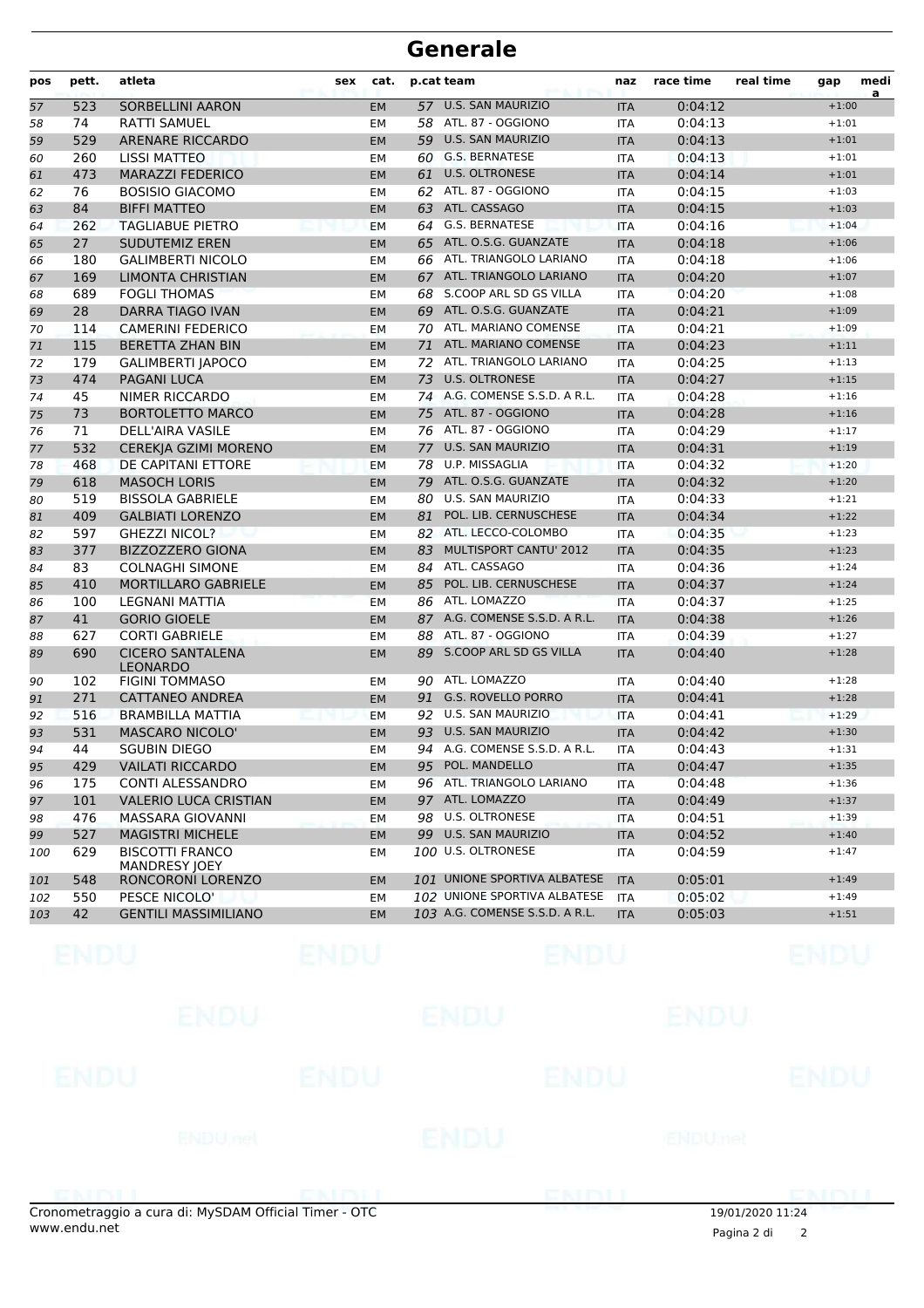*Gara* **Ragazze F**

*Data* **19/01/2020**

|                |       | 63. I KYLI                  |     |           |                | <b>Generale</b>                                |            |           |           |         |      |
|----------------|-------|-----------------------------|-----|-----------|----------------|------------------------------------------------|------------|-----------|-----------|---------|------|
| pos            | pett. | atleta                      | sex | cat.      |                | p.cat team                                     | naz        | race time | real time | gap     | medi |
| $\mathbf{1}$   | 562   | <b>BUZZELLA TERESA</b>      |     | <b>RF</b> | $\mathbf{1}$   | UNIONE SPORTIVA DERVIESE                       | <b>ITA</b> | 0:04:35   |           |         | a    |
| 2              | 563   | RAINERI ANITA               |     | <b>RF</b> | 2              | UNIONE SPORTIVA DERVIESE                       | <b>ITA</b> | 0:04:36   |           |         | $+1$ |
| 3              | 212   | <b>BERTOLDINI YLENIA</b>    |     | <b>RF</b> | 3              | <b>C.S. CORTENOVA</b>                          | <b>ITA</b> | 0:04:42   |           |         | $+7$ |
| $\overline{a}$ | 289   | <b>RIGAMONTI GAIA</b>       |     | RF        | 4              | <b>G.S. VIRTUS CALCO</b>                       | <b>ITA</b> | 0:04:43   |           |         | $+9$ |
| 5              | 220   | <b>MASCHERI DENISE</b>      |     | <b>RF</b> | 5              | <b>C.S. CORTENOVA</b>                          | <b>ITA</b> | 0:04:45   |           | $+10$   |      |
| 6              | 693   | <b>MERCURI GIORGIA</b>      |     | RF        | 6              | S.COOP ARL SD GS VILLA                         | <b>ITA</b> | 0:04:47   |           | $+12$   |      |
| $\overline{7}$ | 214   | <b>ARTUSI ILARIA</b>        |     | <b>RF</b> | $\overline{7}$ | <b>C.S. CORTENOVA</b>                          | <b>ITA</b> | 0:04:53   |           | $+19$   |      |
| 8              | 167   | <b>TONELLI CHIARA</b>       |     | RF        | 8              | ATL. TRIANGOLO LARIANO                         | <b>ITA</b> | 0:05:08   |           | $+33$   |      |
| 9              | 503   | <b>MAPELLI ESTER</b>        |     | <b>RF</b> | 9              | <b>U.S. SAN MAURIZIO</b>                       | <b>ITA</b> | 0:05:11   |           | $+36$   |      |
| 10             | 110   | KOUDA ALIMA                 |     | <b>RF</b> | 10             | ATL. MARIANO COMENSE                           | <b>ITA</b> | 0:05:13   |           | $+38$   |      |
| 11             | 310   | <b>GRASSI GRETA</b>         |     | <b>RF</b> | 11             | <b>LIETO COLLE ASD</b>                         | <b>ITA</b> | 0:05:14   |           | $+39$   |      |
| 12             | 418   | <b>PASTORELLI EVA</b>       |     | RF        | 12             | POL. MANDELLO                                  | ITA        | 0:05:15   |           | $+40$   |      |
| 13             | 453   | <b>BIGNAMI ALESSANDRA</b>   |     | <b>RF</b> | 13             | <b>POLISPORTIVA</b>                            | <b>ITA</b> | 0:05:16   |           | $+42$   |      |
| 14             | 466   | DE CAPITANI GEMMA           |     | <b>RF</b> | 14             | U.P. MISSAGLIA                                 | <b>ITA</b> | 0:05:18   |           | $+43$   |      |
| 15             | 501   | <b>GAFFURI SILVIA</b>       |     | <b>RF</b> | 15             | <b>U.S. SAN MAURIZIO</b>                       | <b>ITA</b> | 0:05:18   |           | $+43$   |      |
| 16             | 221   | PIRAS GRETA                 |     | RF        |                | 16 C.S. CORTENOVA                              | <b>ITA</b> | 0:05:23   |           | $+48$   |      |
| 17             | 59    | DE GIORGI PENELOPE          |     | <b>RF</b> | 17             | AG MEDIA SPORT ASD                             | <b>ITA</b> | 0:05:23   |           | $+49$   |      |
| 18             | 285   | <b>ROSSI ILARIA</b>         |     | RF        | 18             | <b>G.S. VIRTUS CALCO</b>                       | <b>ITA</b> | 0:05:27   |           | $+52$   |      |
| 19             | 564   | PIATTI CATERINA             |     | <b>RF</b> | 19             | UNIONE SPORTIVA DERVIESE                       | <b>ITA</b> | 0:05:28   |           | $+53$   |      |
| 20             | 341   | <b>BONFANTI FRANCESCA</b>   |     | <b>RF</b> | 20             | MERATE ATLETICA                                | <b>ITA</b> | 0:05:28   |           | $+54$   |      |
| 21             | 19    | <b>VOLONTE' GINEVRA</b>     |     | <b>RF</b> | 21             | ATL. O.S.G. GUANZATE                           | <b>ITA</b> | 0:05:30   |           | $+55$   |      |
| 22             | 423   | CASTAGNA GINEVRA            |     | RF        | 22             | POL. MANDELLO                                  | <b>ITA</b> | 0:05:30   |           | $+56$   |      |
| 23             | 53    | <b>SOLDATI MATILDE</b>      |     | <b>RF</b> | 23             | A.S.D. MEZZEGRA                                | <b>ITA</b> | 0:05:31   |           | $+56$   |      |
| 24             | 587   | <b>INVERNIZZI ELENA</b>     |     | <b>RF</b> | 24             | ATL. LECCO-COLOMBO                             | <b>ITA</b> | 0:05:32   |           | $+57$   |      |
| 25             | 225   | LIVIO ANNA                  |     | <b>RF</b> | 25             | CANTU`ATLETICA                                 | <b>ITA</b> | 0:05:32   |           | $+58$   |      |
| 26             | 219   | <b>BUZZONI ARIANNA</b>      |     | <b>RF</b> | 26             | <b>C.S. CORTENOVA</b>                          | <b>ITA</b> | 0:05:32   |           | $+58$   |      |
| 27             | 469   | <b>PAGANI LISA</b>          |     | <b>RF</b> | 27             | <b>U.S. OLTRONESE</b>                          | <b>ITA</b> | 0:05:33   |           | $+59$   |      |
| 28             | 406   | USUELLI DOROTEA             |     | RF        | 28             | POL. LIB. CERNUSCHESE                          | <b>ITA</b> | 0:05:37   |           | $+1:03$ |      |
| 29             | 415   | <b>RENNA AURORA</b>         |     | <b>RF</b> | 29             | POL. MANDELLO                                  | <b>ITA</b> | 0:05:38   |           | $+1:04$ |      |
| 30             | 217   | <b>BRUSTOLON MARTINA</b>    |     | RF        | 30             | C.S. CORTENOVA                                 | ITA        | 0:05:39   |           | $+1:04$ |      |
| 31             | 224   | <b>RAIS YASMINE</b>         |     | <b>RF</b> | 31             | CANTU`ATLETICA                                 | <b>ITA</b> | 0:05:39   |           | $+1:05$ |      |
| 32             | 67    | <b>MASPERI MARTINA</b>      |     | <b>RF</b> | 32             | ATL. 87 - OGGIONO                              | <b>ITA</b> | 0:05:40   |           | $+1:05$ |      |
| 33             | 160   | <b>RONCAREGGI SARA</b>      |     | <b>RF</b> | 33             | ATL. TRIANGOLO LARIANO                         | <b>ITA</b> | 0:05:40   |           | $+1:05$ |      |
| 34             | 161   | DARA PENELOPE               |     | RF        |                | 34 ATL. TRIANGOLO LARIANO                      | <b>ITA</b> | 0:05:40   |           | $+1:05$ |      |
| 35             | 288   | <b>MAZZOLENI VIOLA</b>      |     | <b>RF</b> | 35             | <b>G.S. VIRTUS CALCO</b>                       | <b>ITA</b> | 0:05:41   |           | $+1:06$ |      |
| 36             | 92    | <b>LOMBARDO FEDERICA</b>    |     | RF        | 36             | ATL. CENTRO LARIO                              | ITA        | 0:05:43   |           | $+1:09$ |      |
| 37             | 417   | <b>CROTTA MARTINA</b>       |     | <b>RF</b> |                | 37 POL. MANDELLO                               | <b>ITA</b> | 0:05:44   |           | $+1:10$ |      |
| 38             | 537   | <b>SALA TESSA</b>           |     | <b>RF</b> |                | 38 UNIONE SPORTIVA ALBATESE ITA                |            | 0:05:47   |           | $+1:12$ |      |
| 39             | 604   | <b>POMONI SARA</b>          |     | RF        |                | 39 PREMANA                                     | <b>ITA</b> | 0:05:49   |           | $+1:15$ |      |
| 40             | 510   | VIGANO' BIANCA              |     | RF        |                | 40 U.S. SAN MAURIZIO                           | ITA        | 0:05:50   |           | $+1:16$ |      |
|                |       | EMANUELA                    |     |           |                |                                                |            |           |           |         |      |
| 41             | 342   | <b>CATTANEO AMELIE ROSE</b> |     | <b>RF</b> |                | 41 MERATE ATLETICA                             | <b>ITA</b> | 0:05:51   |           | $+1:16$ |      |
| 42             | 136   | <b>JALLOW SARON</b>         |     | RF        |                | 42 ATL. ROVELLASCA                             | ITA        | 0:05:51   |           | $+1:16$ |      |
| 43             | 581   | <b>BRIONI ANNA</b>          |     | <b>RF</b> |                | 43 ATL. LECCO-COLOMBO                          | <b>ITA</b> | 0:05:51   |           | $+1:17$ |      |
| 44             | 630   | <b>VELLA MATILDE</b>        |     | RF        |                | 44 ATL. ROVELLASCA<br><b>U.S. SAN MAURIZIO</b> | ITA        | 0:05:52   |           | $+1:17$ |      |
| 45             | 496   | <b>RIGAMONTI MATILDE</b>    |     | <b>RF</b> | 45             | 46 G.S. VIRTUS CALCO                           | <b>ITA</b> | 0:05:52   |           | $+1:18$ |      |
| 46             | 286   | <b>DOZIO ELISA</b>          |     | RF        |                | 47 ATL. 87 - OGGIONO                           | ITA        | 0:05:52   |           | $+1:18$ |      |
| 47             | 68    | <b>GHIO SOFIA</b>           |     | <b>RF</b> |                |                                                | <b>ITA</b> | 0:05:53   |           | $+1:18$ |      |
| 48             | 583   | ELIA MATILDE                |     | RF        |                | 48 ATL. LECCO-COLOMBO                          | ITA        | 0:05:55   |           | $+1:20$ |      |
| 49             | 138   | <b>JOKAR SARA</b>           |     | <b>RF</b> |                | 49 ATL. ROVELLASCA                             | <b>ITA</b> | 0:05:56   |           | $+1:21$ |      |
| 50             | 509   | CAPPELLETTI CHIARA          |     | RF        |                | 50 U.S. SAN MAURIZIO                           | ITA        | 0:05:56   |           | $+1:22$ |      |
| 51             | 158   | <b>FOLCIO IRENE</b>         |     | <b>RF</b> |                | 51 ATL. TRIANGOLO LARIANO                      | <b>ITA</b> | 0:05:56   |           | $+1:22$ |      |
| 52             | 495   | <b>RIGAMONTI GIULIA</b>     |     | <b>RF</b> |                | 52 U.S. SAN MAURIZIO                           | ITA        | 0:06:00   |           | $+1:25$ |      |
| 53             | 348   | SCACCABAROZZI GIULIA        |     | <b>RF</b> |                | 53 MERATE ATLETICA                             | <b>ITA</b> | 0:06:01   |           | $+1:26$ |      |
| 54             | 164   | NAVRUZ AYSIN                |     | RF        |                | 54 ATL. TRIANGOLO LARIANO                      | ITA        | 0:06:01   |           | $+1:27$ |      |
| 55             | 498   | <b>CRESTANI MIRIAM</b>      |     | <b>RF</b> |                | 55 U.S. SAN MAURIZIO                           | <b>ITA</b> | 0:06:01   |           | $+1:27$ |      |
| 56             | 77    | CATTANEO PAOLA              |     | RF        |                | 56 ATL. CASSAGO                                | ITA        | 0:06:03   |           | $+1:28$ |      |
| 57             | 374   | <b>COZZA FRANCESCA</b>      |     | <b>RF</b> |                | 57 MULTISPORT CANTU' 2012                      | <b>ITA</b> | 0:06:03   |           | $+1:28$ |      |
| 58             | 373   | <b>VERONESI VIOLA</b>       |     | RF        |                | 58 MULTISPORT CANTU' 2012                      | <b>ITA</b> | 0:06:03   |           | $+1:29$ |      |

www.endu.net Cronometraggio a cura di: MySDAM Official Timer - OTC 19/01/2020 11:24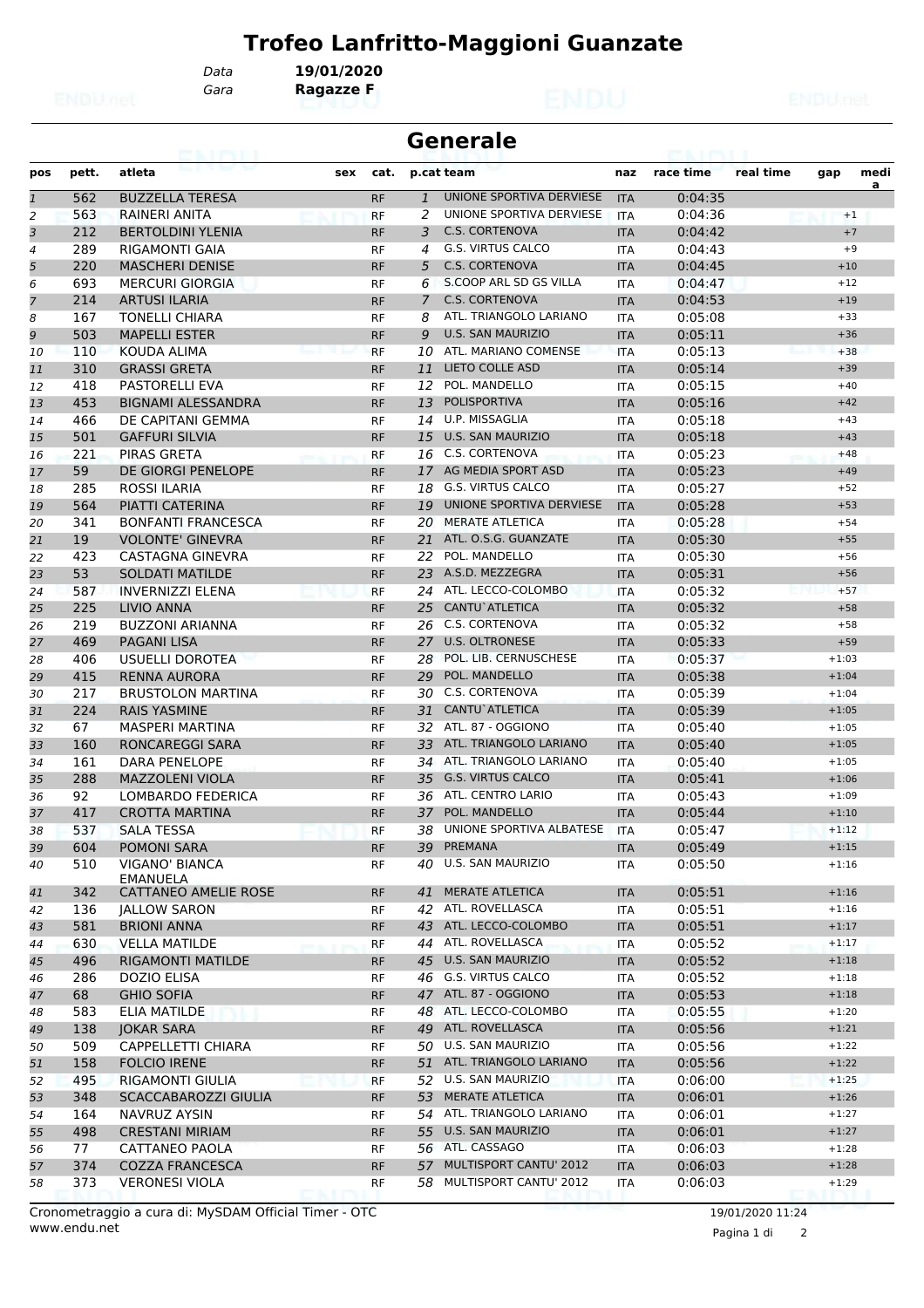| pos | pett. | atleta                      | sex | cat.      | p.cat team |                          | naz        | race time | real time | gap     | medi<br>a |
|-----|-------|-----------------------------|-----|-----------|------------|--------------------------|------------|-----------|-----------|---------|-----------|
| 59  | 18    | <b>TOZZO MELISSA</b>        |     | <b>RF</b> | 59         | ATL. O.S.G. GUANZATE     | <b>ITA</b> | 0:06:03   |           | $+1:29$ |           |
| 60  | 506   | DE ROSE CRISTINA            |     | <b>RF</b> | 60         | <b>U.S. SAN MAURIZIO</b> | <b>ITA</b> | 0:06:04   |           | $+1:29$ |           |
| 61  | 229   | <b>VITTORI ALICE</b>        |     | <b>RF</b> | 61         | <b>CANTU</b> ATLETICA    | <b>ITA</b> | 0:06:04   |           | $+1:30$ |           |
| 62  | 78    | <b>BIFFI SARA</b>           |     | <b>RF</b> |            | 62 ATL. CASSAGO          | <b>ITA</b> | 0:06:05   |           | $+1:30$ |           |
| 63  | 539   | <b>CARPI OTTAVIA</b>        |     | <b>RF</b> | 63         | UNIONE SPORTIVA ALBATESE | <b>ITA</b> | 0:06:05   |           | $+1:30$ |           |
| 64  | 336   | <b>BREVI CATERINA</b>       |     | <b>RF</b> | 64         | <b>MERATE ATLETICA</b>   | <b>ITA</b> | 0:06:06   |           | $+1:31$ |           |
| 65  | 223   | <b>CHIKH NADIA</b>          |     | <b>RF</b> | 65         | CANTU`ATLETICA           | <b>ITA</b> | 0:06:07   |           | $+1:32$ |           |
| 66  | 340   | <b>FERRARI GIULIA</b>       |     | <b>RF</b> | 66         | <b>MERATE ATLETICA</b>   | <b>ITA</b> | 0:06:08   |           | $+1:34$ |           |
| 67  | 422   | <b>ZAPPA CRISTINA</b>       |     | <b>RF</b> | 67         | POL. MANDELLO            | <b>ITA</b> | 0:06:09   |           | $+1:34$ |           |
| 68  | 165   | <b>VAITI ILARIA</b>         |     | <b>RF</b> | 68         | ATL. TRIANGOLO LARIANO   | <b>ITA</b> | 0:06:10   |           | $+1:35$ |           |
| 69  | 226   | <b>ZIRUOLO MARIA PIA</b>    |     | <b>RF</b> |            | 69 CANTU`ATLETICA        | <b>ITA</b> | 0:06:10   |           | $+1:36$ |           |
| 70  | 543   | <b>ZANOTTI LUDOVICA</b>     |     | <b>RF</b> | 70         | UNIONE SPORTIVA ALBATESE | <b>ITA</b> | 0:06:14   |           | $+1:39$ |           |
| 71  | 312   | <b>DUBOIS VITTORIA</b>      |     | <b>RF</b> | 71         | LIETO COLLE ASD          | <b>ITA</b> | 0:06:23   |           | $+1:48$ |           |
| 72  | 196   | <b>KORMOS GINEVRA</b>       |     | <b>RF</b> | 72         | ATLETICA ALTO LARIO      | <b>ITA</b> | 0:06:23   |           | $+1:49$ |           |
| 73  | 470   | <b>MARAZZI CAROLA</b>       |     | <b>RF</b> | 73         | <b>U.S. OLTRONESE</b>    | <b>ITA</b> | 0:06:24   |           | $+1:50$ |           |
| 74  | 634   | <b>NEGRINI SARA</b>         |     | <b>RF</b> | 74         | ATL. LECCO-COLOMBO       | <b>ITA</b> | 0:06:26   |           | $+1:52$ |           |
| 75  | 582   | <b>DEICAS CHIARA</b>        |     | <b>RF</b> |            | 75 ATL. LECCO-COLOMBO    | <b>ITA</b> | 0:06:27   |           | $+1:52$ |           |
| 76  | 70    | <b>MARTINO ASIA</b>         |     | <b>RF</b> |            | 76 ATL. 87 - OGGIONO     | <b>ITA</b> | 0:06:28   |           | $+1:54$ |           |
| 77  | 512   | <b>CAPRA EMANUELA</b>       |     | <b>RF</b> | 77         | <b>U.S. SAN MAURIZIO</b> | <b>ITA</b> | 0:06:30   |           | $+1:55$ |           |
| 78  | 436   | MOLINARI SUSANNA            |     | <b>RF</b> | 78.        | POLISPORTIVA COLVERDE    | <b>ITA</b> | 0:06:30   |           | $+1:55$ |           |
| 79  | 250   | SIDOTI ALESSIA              |     | <b>RF</b> | 79         | <b>G.S. BERNATESE</b>    | <b>ITA</b> | 0:06:37   |           | $+2:03$ |           |
| 80  | 465   | RECALCATI ARIANNA           |     | <b>RF</b> | 80         | U.P. MISSAGLIA           | <b>ITA</b> | 0:06:38   |           | $+2:03$ |           |
| 81  | 252   | <b>SALARIS LUDOVICA</b>     |     | <b>RF</b> | 81         | <b>G.S. BERNATESE</b>    | <b>ITA</b> | 0:06:40   |           | $+2:05$ |           |
| 82  | 133   | <b>MONTI ISABELLA</b>       |     | <b>RF</b> |            | 82 ATL. ROVELLASCA       | <b>ITA</b> | 0:06:52   |           | $+2:18$ |           |
| 83  | 130   | <b>CARUGO GIADA</b>         |     | <b>RF</b> |            | 83 ATL. ROVELLASCA       | <b>ITA</b> | 0:06:53   |           | $+2:18$ |           |
| 84  | 511   | PAIELLA GINEVRA             |     | <b>RF</b> |            | 84 U.S. SAN MAURIZIO     | <b>ITA</b> | 0:07:00   |           | $+2:25$ |           |
| 85  | 269   | <b>DANCI ANNA</b>           |     | <b>RF</b> |            | 85 G.S. ROVELLO PORRO    | <b>ITA</b> | 0:07:07   |           | $+2:33$ |           |
| 86  | 311   | <b>TETTAMANTI FRANCESCA</b> |     | <b>RF</b> | 86         | LIETO COLLE ASD          | <b>ITA</b> | 0:07:21   |           | $+2:47$ |           |
| 87  | 253   | <b>BARINDELLI NICOLE</b>    |     | <b>RF</b> | 87         | <b>G.S. BERNATESE</b>    | <b>ITA</b> | 0:07:33   |           | $+2:59$ |           |
| 88  | 652   | <b>REDAELLI LIA</b>         |     | <b>RF</b> | 88         | POL. MANDELLO            | <b>ITA</b> | 0:07:42   |           | $+3:07$ |           |
| 89  | 505   | <b>CASARTELLI ANNA</b>      |     | <b>RF</b> | 89         | <b>U.S. SAN MAURIZIO</b> | <b>ITA</b> | 0:09:26   |           | $+4:52$ |           |
|     |       |                             |     |           |            |                          |            |           |           |         |           |

|             | onometraggio a cura di: MySDAM Official Timer - OTC |             |                | ENDLI       | $10/01/2020$ $11.24$      |             |
|-------------|-----------------------------------------------------|-------------|----------------|-------------|---------------------------|-------------|
|             | <b>ENDU</b> nel                                     |             | ENDU           |             | ENDUmet                   |             |
| <b>ENDU</b> |                                                     | <b>ENDU</b> |                | <b>ENDU</b> |                           | <b>ENDU</b> |
|             | <b>ENDU</b>                                         |             | ENDU           |             | ENDU                      |             |
| ENDU        |                                                     | <b>ENDU</b> |                | <b>ENDU</b> |                           | <b>ENDU</b> |
|             | <b>ENDU</b>                                         |             | <b>ENDUnet</b> |             | <b>ENDU</b>               |             |
| <b>ENDU</b> |                                                     | <b>ENDU</b> |                | <b>ENDU</b> |                           | <b>ENDU</b> |
|             | <b>ENDUMBL</b>                                      |             | ENDU           |             | <b>ENDU<sub>DEL</sub></b> |             |
| <b>ENDU</b> |                                                     | <b>ENDU</b> |                | <b>ENDU</b> |                           | <b>ENDU</b> |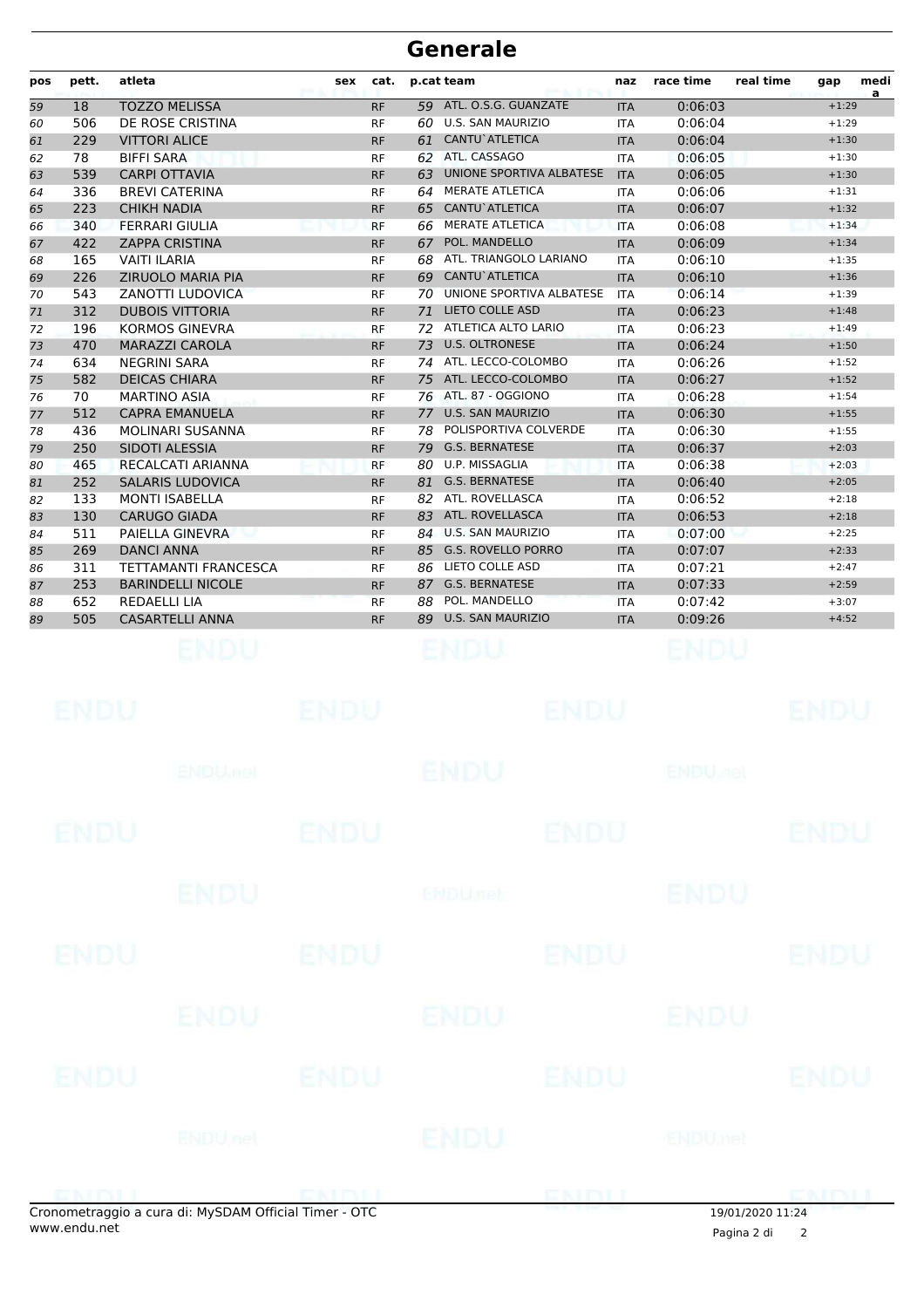*Gara* **Ragazzi M** *Data* **19/01/2020**

| <b>Generale</b><br>69. I PY I. I |       |                           |     |           |                |                             |            |           |           |         |           |
|----------------------------------|-------|---------------------------|-----|-----------|----------------|-----------------------------|------------|-----------|-----------|---------|-----------|
| pos                              | pett. | atleta                    | sex | cat.      |                | p.cat team                  | naz        | race time | real time | gap     | medi<br>a |
| $\mathbf{1}$                     | 459   | <b>ORLANDI MICHAEL</b>    |     | <b>RM</b> | $\mathbf{1}$   | <b>TEAM PASTURO ASD</b>     | <b>ITA</b> | 0:04:18   |           |         |           |
| 2                                | 631   | <b>MINNITI SIMONE</b>     |     | <b>RM</b> | 2              | ATL. 87 - OGGIONO           | <b>ITA</b> | 0:04:30   |           | $+13$   |           |
| 3                                | 135   | <b>AUGUSTE MATTIA</b>     |     | <b>RM</b> | 3              | ATL. ROVELLASCA             | <b>ITA</b> | 0:04:35   |           | $+17$   |           |
| 4                                | 111   | <b>VANNI TOMMASO</b>      |     | <b>RM</b> | 4              | ATL. MARIANO COMENSE        | <b>ITA</b> | 0:04:35   |           | $+18$   |           |
| 5                                | 419   | <b>FOSSATI ALESSANDRO</b> |     | <b>RM</b> | 5              | POL. MANDELLO               | <b>ITA</b> | 0:04:36   |           | $+18$   |           |
| 6                                | 216   | <b>BENEDETTI ANDREA</b>   |     | RM        | 6              | C.S. CORTENOVA              | ITA        | 0:04:39   |           | $+22$   |           |
| $\overline{7}$                   | 195   | <b>KHALIS YAHYA</b>       |     | <b>RM</b> | $\overline{7}$ | <b>ATLETICA ALTO LARIO</b>  | <b>ITA</b> | 0:04:42   |           | $+25$   |           |
| 8                                | 343   | <b>BARUFFINI MANITH</b>   |     | <b>RM</b> | 8              | <b>MERATE ATLETICA</b>      | <b>ITA</b> | 0:04:44   |           | $+27$   |           |
| 9                                | 451   | DE SANTIS LORENZO         |     | <b>RM</b> | 9              | <b>POLISPORTIVA</b>         | <b>ITA</b> | 0:04:45   |           | $+28$   |           |
| 10                               | 500   | <b>FUSI MARCO TIZIANO</b> |     | <b>RM</b> | 10             | U.S. SAN MAURIZIO           | <b>ITA</b> | 0:04:48   |           | $+31$   |           |
| 11                               | 633   | <b>NEGRINI GIOVANNI</b>   |     | <b>RM</b> | 11             | ATL. LECCO-COLOMBO          | <b>ITA</b> | 0:04:48   |           | $+31$   |           |
| 12                               | 586   | <b>SELVA PIETRO</b>       |     | RM        | 12             | ATL. LECCO-COLOMBO          | ITA        | 0:04:51   |           | $+34$   |           |
| 13                               | 589   | PETROLO SAMUELE           |     | <b>RM</b> |                | 13 ATL. LECCO-COLOMBO       | <b>ITA</b> | 0:04:52   |           | $+34$   |           |
| 14                               | 194   | MOTTA MATTIA              |     | <b>RM</b> |                | 14 ATLETICA ALTO LARIO      | <b>ITA</b> | 0:04:53   |           | $+36$   |           |
| 15                               | 561   | <b>CONSONNI SIMONE</b>    |     | <b>RM</b> | 15             | UNIONE SPORTIVA DERVIESE    | <b>ITA</b> | 0:04:53   |           | $+36$   |           |
| 16                               | 607   | POMONI IVAN               |     | RM        | 16             | PREMANA                     | ITA        | 0:04:54   |           | $+37$   |           |
| 17                               | 606   | TODESCHINI MARCO          |     | <b>RM</b> | 17             | <b>PREMANA</b>              | <b>ITA</b> | 0:04:55   |           | $+38$   |           |
| 18                               | 452   | <b>GIROLA GIACOMO</b>     |     | RM        | 18             | POLISPORTIVA                | <b>ITA</b> | 0:04:55   |           | $+38$   |           |
| 19                               | 309   | <b>PULIATTI CRIS</b>      |     | <b>RM</b> | 19             | <b>LIETO COLLE ASD</b>      | <b>ITA</b> | 0:04:57   |           | $+40$   |           |
| 20                               | 499   | <b>COLOMBO LUCA</b>       |     | <b>RM</b> | 20             | <b>U.S. SAN MAURIZIO</b>    | <b>ITA</b> | 0:04:58   |           | $+40$   |           |
| 21                               | 140   | VAGO ALESSIO              |     | <b>RM</b> | 21             | ATL. ROVELLASCA             | <b>ITA</b> | 0:04:58   |           | $+41$   |           |
| 22                               | 565   | <b>ADAMOLI FELICE</b>     |     | <b>RM</b> | 22             | UNIONE SPORTIVA DERVIESE    | <b>ITA</b> | 0:04:59   |           | $+42$   |           |
| 23                               | 137   | TALARICO VALERIO          |     | <b>RM</b> | 23             | ATL. ROVELLASCA             | <b>ITA</b> | 0:04:59   |           | $+42$   |           |
| 24                               | 464   | MEDA ALESSANDRO           |     | <b>RM</b> | 24             | U.P. MISSAGLIA              | <b>ITA</b> | 0:05:00   |           | $+42$   |           |
| 25                               | 284   | <b>COLOMBO FILIPPO</b>    |     | <b>RM</b> | 25             | <b>G.S. VIRTUS CALCO</b>    | <b>ITA</b> | 0:05:01   |           | $+43$   |           |
| 26                               | 17    | <b>FIGINI FRANCESCO</b>   |     | <b>RM</b> |                | 26 ATL. O.S.G. GUANZATE     | <b>ITA</b> | 0:05:01   |           | $+44$   |           |
| 27                               | 215   | DE MARTINI RICCARDO       |     | <b>RM</b> | 27             | <b>C.S. CORTENOVA</b>       | <b>ITA</b> | 0:05:04   |           | $+47$   |           |
| 28                               | 605   | <b>TENDERINI FILIPPO</b>  |     | <b>RM</b> | 28             | PREMANA                     | <b>ITA</b> | 0:05:07   |           | $+50$   |           |
| 29                               | 420   | <b>ALACCHI LEONARDO</b>   |     | <b>RM</b> | 29             | POL. MANDELLO               | <b>ITA</b> | 0:05:08   |           | $+51$   |           |
| 30                               | 416   | <b>GNECCHI RAFFAELE</b>   |     | RM        | 30             | POL. MANDELLO               | ITA        | 0:05:08   |           | $+51$   |           |
| 31                               | 69    | <b>BRIVIO MARCO</b>       |     | <b>RM</b> |                | 31 ATL. 87 - OGGIONO        | <b>ITA</b> | 0:05:08   |           | $+51$   |           |
| 32                               | 337   | MOTTA ALESSANDRO          |     | <b>RM</b> | 32             | <b>MERATE ATLETICA</b>      | <b>ITA</b> | 0:05:08   |           | $+51$   |           |
| 33                               | 197   | SOGGETTI NICOLA           |     | <b>RM</b> |                | 33 ATLETICA ALTO LARIO      | <b>ITA</b> | 0:05:09   |           | $+51$   |           |
| 34                               | 424   | LAFRANCONI RICCARDO       |     | <b>RM</b> | 34             | POL. MANDELLO               | <b>ITA</b> | 0:05:09   |           | $+52$   |           |
| 35                               | 255   | <b>ORTELLI ROMEO</b>      |     | <b>RM</b> | 35             | <b>G.S. BERNATESE</b>       | <b>ITA</b> | 0:05:12   |           | $+55$   |           |
| 36                               | 254   | <b>FEDERICI LUCA</b>      |     | RM        |                | 36 G.S. BERNATESE           | ITA        | 0:05:13   |           | $+56$   |           |
| 37                               | 338   | <b>BARELLI MATTIA</b>     |     | <b>RM</b> |                | 37 MERATE ATLETICA          | <b>ITA</b> | 0:05:14   |           | $+57$   |           |
| 38                               | 405   | PASSAVANTI SIMONE         |     | <b>RM</b> |                | 38 POL. LIB. CERNUSCHESE    | <b>ITA</b> | 0:05:14   |           | $+57$   |           |
| 39                               | 344   | <b>MAGGIONI ANDREA</b>    |     | <b>RM</b> |                | 39 MERATE ATLETICA          | <b>ITA</b> | 0:05:14   |           | $+57$   |           |
| 40                               | 585   | RASCA STEFANO             |     | <b>RM</b> |                | 40 ATL. LECCO-COLOMBO       | ITA        | 0:05:15   |           | $+58$   |           |
| 41                               | 213   | <b>MASCHERI MARCO</b>     |     | <b>RM</b> | 41             | <b>C.S. CORTENOVA</b>       | <b>ITA</b> | 0:05:16   |           | $+59$   |           |
| 42                               | 403   | POZZONI LORENZO           |     | RМ        |                | 42 POL. LIB. CERNUSCHESE    | <b>ITA</b> | 0:05:18   |           | $+1:01$ |           |
| 43                               | 163   | ROSSETTI DIEGO            |     | <b>RM</b> |                | 43 ATL. TRIANGOLO LARIANO   | <b>ITA</b> | 0:05:19   |           | $+1:02$ |           |
| 44                               | 538   | SNIDER ANTONIO            |     | RM        | 44             | UNIONE SPORTIVA ALBATESE    | ITA        | 0:05:24   |           | $+1:06$ |           |
| 45                               | 347   | <b>MALACRIDA MATTEO</b>   |     | <b>RM</b> |                | 45 MERATE ATLETICA          | <b>ITA</b> | 0:05:24   |           | $+1:06$ |           |
| 46                               | 139   | LA RUSSA GIACOMO          |     | <b>RM</b> |                | 46 ATL. ROVELLASCA          | <b>ITA</b> | 0:05:24   |           | $+1:07$ |           |
| 47                               | 472   | <b>DETOCCHI GABRIELE</b>  |     | <b>RM</b> | 47             | U.S. OLTRONESE              | <b>ITA</b> | 0:05:25   |           | $+1:07$ |           |
| 48                               | 514   | <b>VITALI MATTEO</b>      |     | RМ        | 48             | U.S. SAN MAURIZIO           | ITA        | 0:05:25   |           | $+1:08$ |           |
| 49                               | 568   | <b>ACERBONI CRISTIAN</b>  |     | <b>RM</b> | 49             | UNIONE SPORTIVA DERVIESE    | <b>ITA</b> | 0:05:25   |           | $+1:08$ |           |
| 50                               | 545   | SADIKLLARI ALESSANDRO     |     | RM        |                | 50 UNIONE SPORTIVA ALBATESE | ITA        | 0:05:26   |           | $+1:08$ |           |
| 51                               | 227   | <b>SELMI MARCO</b>        |     | <b>RM</b> |                | 51 CANTU ATLETICA           | <b>ITA</b> | 0:05:26   |           | $+1:09$ |           |
| 52                               | 308   | MARTINELLI FABIO          |     | <b>RM</b> |                | 52 LIETO COLLE ASD          | <b>ITA</b> | 0:05:27   |           | $+1:09$ |           |
| 53                               | 228   | RIMOLDI ACHILLE           |     | <b>RM</b> | 53             | CANTU`ATLETICA              | <b>ITA</b> | 0:05:27   |           | $+1:10$ |           |
| 54                               | 157   | <b>FOLCIO ANDREA</b>      |     | RМ        |                | 54 ATL. TRIANGOLO LARIANO   | <b>ITA</b> | 0:05:27   |           | $+1:10$ |           |
| 55                               | 162   | <b>VEZZANI RUMI</b>       |     | <b>RM</b> |                | 55 ATL. TRIANGOLO LARIANO   | <b>ITA</b> | 0:05:28   |           | $+1:11$ |           |
| 56                               | 580   | <b>CAPPELLO DAVIDE</b>    |     | RM        |                | 56 ATL. LECCO-COLOMBO       | ITA        | 0:05:29   |           | $+1:12$ |           |
| 57                               | 471   | <b>BASSO ANDREA</b>       |     | <b>RM</b> |                | 57 U.S. OLTRONESE           | <b>ITA</b> | 0:05:30   |           | $+1:13$ |           |
| 58                               | 641   | BETTOLDI EDOARDO          |     | RM        |                | 58 S.COOP ARL SD GS VILLA   | ITA        | 0:05:30   |           | $+1:13$ |           |
| 59                               | 508   | PANZERI MAURIZIO          |     | <b>RM</b> |                | 59 U.S. SAN MAURIZIO        | <b>ITA</b> | 0:05:33   |           | $+1:16$ |           |

www.endu.net Cronometraggio a cura di: MySDAM Official Timer - OTC 19/01/2020 11:24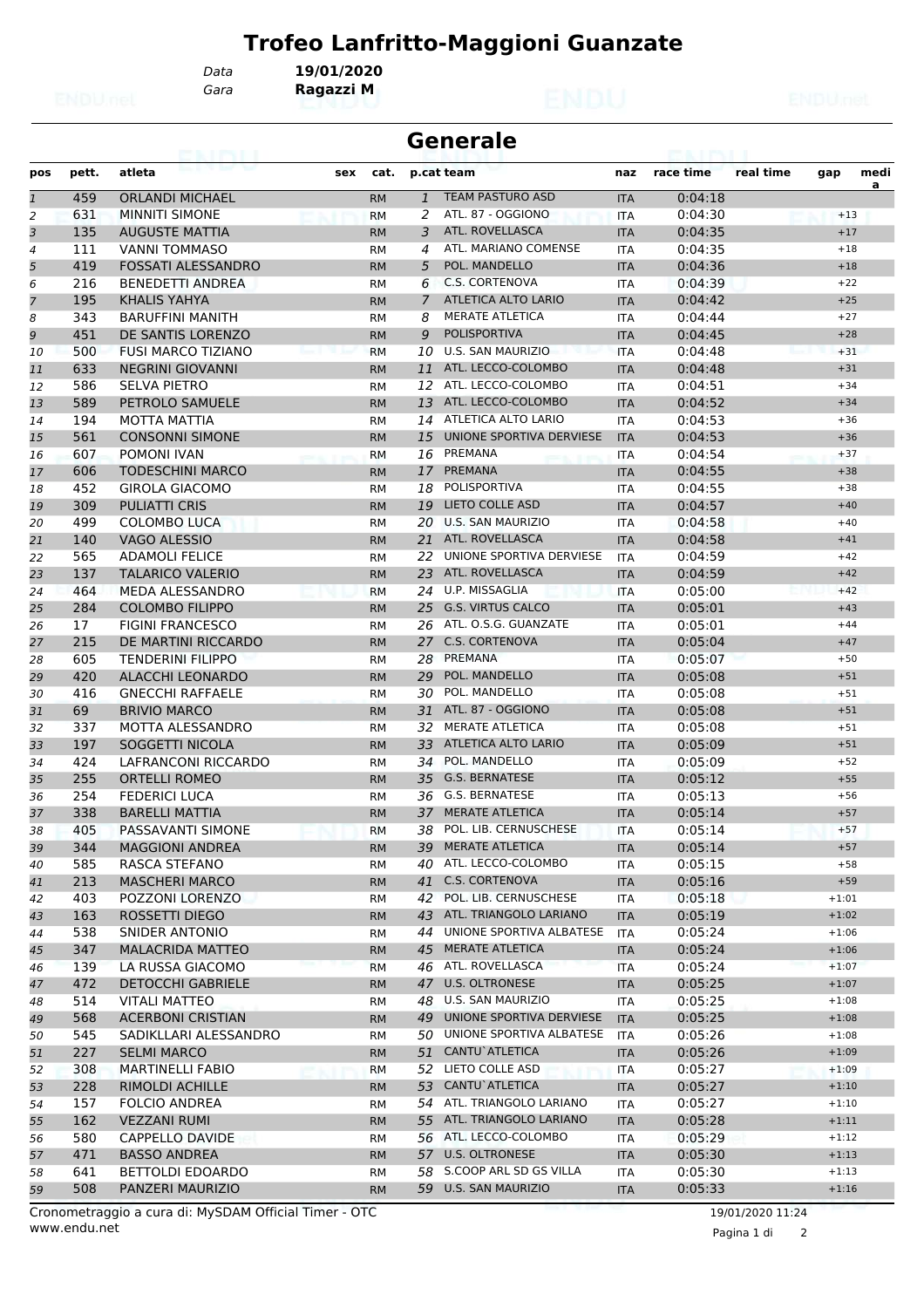| pos | pett.       | atleta                      | sex         | cat.      |    | p.cat team                | naz        | race time                 | real time | gap          | medi |
|-----|-------------|-----------------------------|-------------|-----------|----|---------------------------|------------|---------------------------|-----------|--------------|------|
| 60  | 542         | <b>BUTTA GIORDANO</b>       |             | <b>RM</b> | 60 | UNIONE SPORTIVA ALBATESE  | <b>ITA</b> | 0:05:34                   |           | $+1:17$      | a    |
| 61  | 541         | OSTINELLI LEONARDO          |             | <b>RM</b> | 61 | UNIONE SPORTIVA ALBATESE  | <b>ITA</b> | 0:05:35                   |           | $+1:17$      |      |
| 62  | 345         | <b>BONANOMI BRUNO</b>       |             | <b>RM</b> | 62 | <b>MERATE ATLETICA</b>    | <b>ITA</b> | 0:05:35                   |           | $+1:18$      |      |
| 63  | 251         | LISSI PIETRO                |             | <b>RM</b> | 63 | <b>G.S. BERNATESE</b>     | <b>ITA</b> | 0:05:37                   |           | $+1:19$      |      |
| 64  | 507         | <b>FERRARETTO RICCARDO</b>  |             | <b>RM</b> | 64 | <b>U.S. SAN MAURIZIO</b>  | <b>ITA</b> | 0:05:39                   |           | $+1:21$      |      |
| 65  | 437         | <b>BECCALLI LORENZO</b>     |             | <b>RM</b> | 65 | POLISPORTIVA COLVERDE     | <b>ITA</b> | 0:05:39                   |           | $+1:22$      |      |
| 66  | 691         | DE MARTINO ALESSANDRO       |             | <b>RM</b> | 66 | S.COOP ARL SD GS VILLA    | <b>ITA</b> | 0:05:40                   |           | $+1:23$      |      |
| 67  | 502         | LONGONI RICCARDO            |             | <b>RM</b> | 67 | U.S. SAN MAURIZIO         | <b>ITA</b> | 0:05:42                   |           | $+1:25$      |      |
| 68  | 404         | <b>VETTORI STEFANO</b>      |             | <b>RM</b> | 68 | POL. LIB. CERNUSCHESE     | <b>ITA</b> | 0:05:42                   |           | $+1:25$      |      |
| 69  | 584         | <b>COMI DAVIDE</b>          |             | <b>RM</b> | 69 | ATL. LECCO-COLOMBO        | <b>ITA</b> | 0:05:44                   |           | $+1:27$      |      |
| 70  | 339         | <b>COGLIATI MATTEO</b>      |             | <b>RM</b> | 70 | <b>MERATE ATLETICA</b>    | <b>ITA</b> | 0:05:45                   |           | $+1:27$      |      |
| 71  | 588         | <b>NASATTI DANIELE</b>      |             | <b>RM</b> | 71 | ATL. LECCO-COLOMBO        | <b>ITA</b> | 0:05:45                   |           | $+1:28$      |      |
| 72  | 159         | <b>FIORONI ANDREA</b>       |             | <b>RM</b> | 72 | ATL. TRIANGOLO LARIANO    | <b>ITA</b> | 0:05:46                   |           | $+1:28$      |      |
| 73  | 590         | <b>MELLACE MATTEO</b>       |             | <b>RM</b> | 73 | ATL. LECCO-COLOMBO        | <b>ITA</b> | 0:05:46                   |           | $+1:29$      |      |
| 74  | 290         | <b>LANUTI MATTEO</b>        |             | <b>RM</b> | 74 | <b>G.S. VIRTUS CALCO</b>  | <b>ITA</b> | 0:05:47                   |           | $+1:30$      |      |
| 75  | 697         | SIRACUSA GIOVANNI           |             | <b>RM</b> |    | 75 S.COOP ARL SD GS VILLA | <b>ITA</b> | 0:05:54                   |           | $+1:37$      |      |
| 76  | 346         | <b>MALACRIDA AMOS</b>       |             | <b>RM</b> | 76 | <b>MERATE ATLETICA</b>    | <b>ITA</b> | 0:05:56                   |           | $+1:38$      |      |
| 77  | 540         | <b>MATERIETTI FRANCESCO</b> |             | <b>RM</b> | 77 | UNIONE SPORTIVA ALBATESE  | <b>ITA</b> | 0:05:56                   |           | $+1:39$      |      |
| 78  | 287         | <b>TARIBELLO DIEGO</b>      |             | <b>RM</b> | 78 | <b>G.S. VIRTUS CALCO</b>  | <b>ITA</b> | 0:05:57                   |           | $+1:40$      |      |
| 79  | 497         | PONTIGGIA SIMONE            |             | <b>RM</b> | 79 | U.S. SAN MAURIZIO         | <b>ITA</b> | 0:06:02                   |           | $+1:45$      |      |
| 80  | 646         | <b>FUMAGALLI GIORGIO</b>    |             | <b>RM</b> | 80 | <b>MERATE ATLETICA</b>    | <b>ITA</b> | 0:06:05                   |           | $+1:47$      |      |
| 81  | 700         | <b>GAGLIARDI NICOLO</b>     |             | <b>RM</b> | 81 | S.COOP ARL SD GS VILLA    | <b>ITA</b> | 0:06:06                   |           | $+1:49$      |      |
| 82  | 249         | <b>MARTINO PETER THOMAS</b> |             | <b>RM</b> |    | 82 G.S. BERNATESE         | <b>ITA</b> | 0:06:09                   |           | $+1:52$      |      |
| 83  | 450         | <b>BISIACH FRANCESCO</b>    |             | <b>RM</b> | 83 | POLISPORTIVA              | <b>ITA</b> | 0:06:11                   |           | $+1:54$      |      |
| 84  | 421         | <b>MOLTRASIO ALESSIO</b>    |             | <b>RM</b> | 84 | POL. MANDELLO             | <b>ITA</b> | 0:06:20                   |           | $+2:03$      |      |
| 85  | 275         | <b>CERATI TOMMASO</b>       |             | <b>RM</b> | 85 | MULTISPORT CANTU' 2012    | <b>ITA</b> | 0:06:21                   |           | $+2:04$      |      |
| 86  | 435         | <b>MARTIN MATTEO</b>        |             | <b>RM</b> | 86 | POLISPORTIVA COLVERDE     | <b>ITA</b> | 0:06:28                   |           | $+2:11$      |      |
| 87  | 95          | SINISGALLI LUCA             |             | <b>RM</b> | 87 | ATL. LOMAZZO              | ITA        | 0:07:26                   |           | $+3:09$      |      |
|     | ENDUMA      |                             |             |           |    | ENDI                      |            |                           |           | BNDUne       |      |
|     |             |                             |             |           |    |                           |            |                           |           |              |      |
|     |             | ENDU                        |             |           |    | ENDU                      |            | ENDU                      |           |              |      |
|     | ENDU        |                             | ENDU        |           |    | ENDU                      |            |                           |           | EN DI.       |      |
|     |             | <b>ENDUmet</b>              |             |           |    | <b>ENDU</b>               |            | <b>ENDU<sub>DER</sub></b> |           |              |      |
|     |             |                             |             |           |    |                           |            |                           |           |              |      |
|     | <b>ENDU</b> |                             | <b>ENDU</b> |           |    | <b>ENDU</b>               |            |                           |           | <b>ENDU</b>  |      |
|     |             | <b>ENDU</b>                 |             |           |    | <b>ENDU<sub>net</sub></b> |            | <b>ENDU</b>               |           |              |      |
|     | <b>ENDU</b> |                             | <b>ENDU</b> |           |    | <b>ENDU</b>               |            |                           |           | ENDU         |      |
|     |             | ENDU                        |             |           |    | ENDU                      |            | ENDU                      |           |              |      |
|     |             |                             |             |           |    |                           |            |                           |           |              |      |
|     | <b>ENDU</b> |                             | <b>ENDU</b> |           |    | <b>ENDU</b>               |            |                           |           | ENDU         |      |
|     |             | <b>ENDU</b> nel             |             |           |    | ENDU                      |            | ENDUmet                   |           |              |      |
|     | ENIBILI     |                             | ENDIL       |           |    | ENDIJ                     |            |                           |           | <b>EMPLI</b> |      |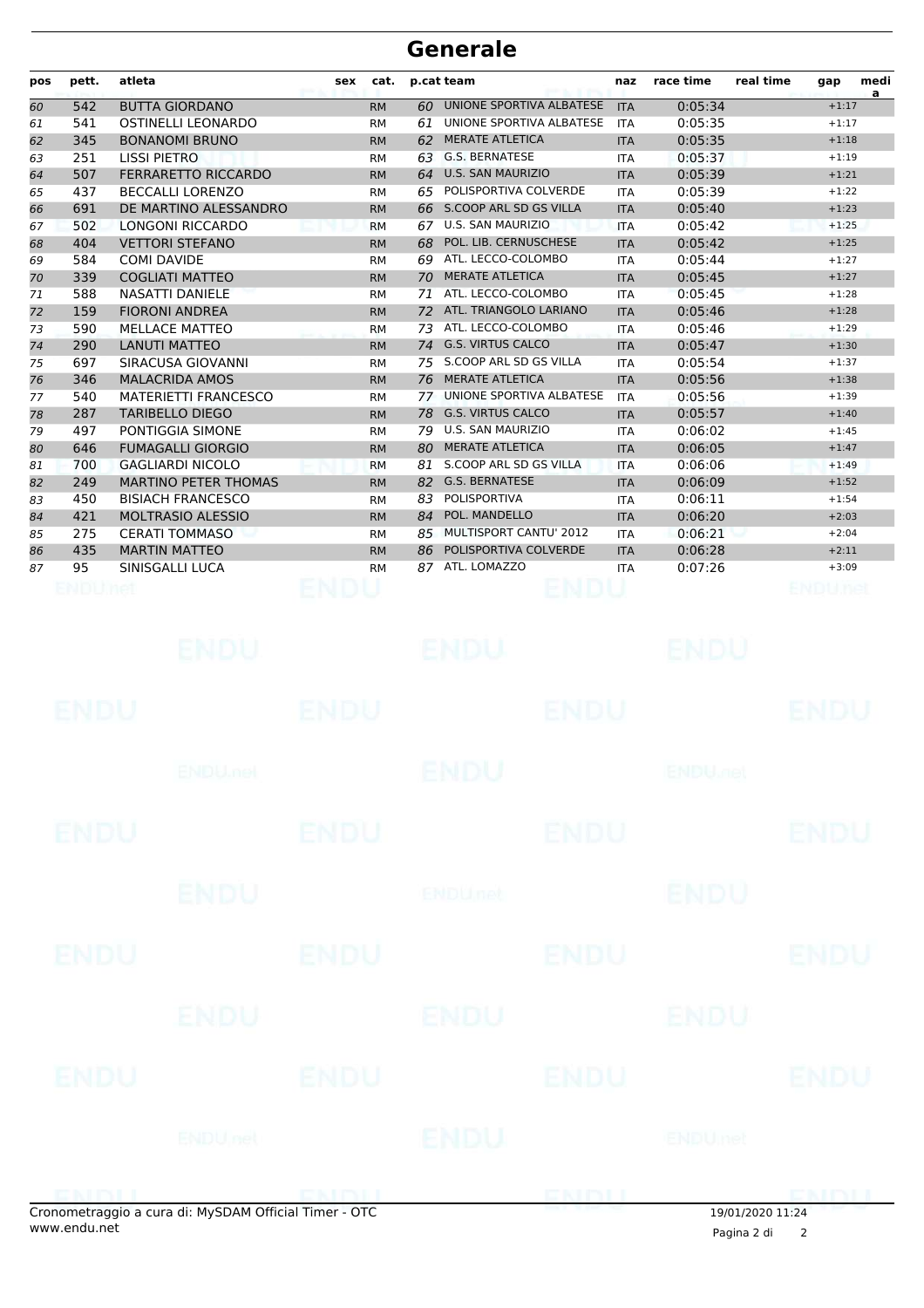*Gara* **Cadette F** *Data* **19/01/2020**

| <b>Generale</b> |  |
|-----------------|--|
|-----------------|--|

|                |       | atleta                                    |     |           |              |                               |            | race time | real time |         | medi |
|----------------|-------|-------------------------------------------|-----|-----------|--------------|-------------------------------|------------|-----------|-----------|---------|------|
| pos            | pett. |                                           | sex | cat.      |              | p.cat team                    | naz        |           |           | gap     | a    |
| $\mathbf{1}$   | 372   | <b>ARNABOLDI SARA</b>                     |     | <b>CF</b> | $\mathbf{1}$ | MULTISPORT CANTU' 2012        | <b>ITA</b> | 0:06:19   |           |         |      |
| $\overline{a}$ | 109   | CIRIMINNA CAROLINA                        |     | <b>CF</b> | 2            | ATL. MARIANO COMENSE          | <b>ITA</b> | 0:06:29   |           | $+11$   |      |
| 3              | 209   | <b>ACQUISTAPACE ALESSIA</b>               |     | <b>CF</b> | 3            | <b>C.S. CORTENOVA</b>         | <b>ITA</b> | 0:06:30   |           | $+12$   |      |
| 4              | 57    | PEVERELLI ELISA                           |     | <b>CF</b> | 4            | AG MEDIA SPORT ASD            | <b>ITA</b> | 0:06:32   |           | $+13$   |      |
| 5              | 211   | <b>COMBI AURORA</b>                       |     | <b>CF</b> | 5            | <b>C.S. CORTENOVA</b>         | <b>ITA</b> | 0:06:47   |           | $+28$   |      |
| 6              | 414   | <b>BELINGHERI GIORGIA</b><br><b>MARIA</b> |     | <b>CF</b> | 6            | POL. MANDELLO                 | <b>ITA</b> | 0:06:52   |           | $+34$   |      |
| 7              | 333   | <b>TORNAGHI ANNA</b>                      |     | <b>CF</b> | 7            | <b>MERATE ATLETICA</b>        | <b>ITA</b> | 0:06:57   |           | $+38$   |      |
| 8              | 455   | <b>AGOSTONI ELISA</b>                     |     | CF        | 8            | <b>TEAM PASTURO ASD</b>       | <b>ITA</b> | 0:07:01   |           | $+42$   |      |
| 9              | 207   | <b>MASCHERI CRISTINA</b>                  |     | <b>CF</b> | 9            | <b>C.S. CORTENOVA</b>         | <b>ITA</b> | 0:07:06   |           | $+47$   |      |
| 10             | 278   | PIROVANO AGNESE                           |     | <b>CF</b> | 10           | <b>G.S. VIRTUS CALCO</b>      | <b>ITA</b> | 0:07:13   |           | $+54$   |      |
| 11             | 34    | <b>BATTOCCHI ELISA</b>                    |     | <b>CF</b> | 11           | A.G. COMENSE S.S.D. A R.L.    | <b>ITA</b> | 0:07:17   |           | $+59$   |      |
| 12             | 63    | <b>BRENNA ELENA</b>                       |     | <b>CF</b> | 12           | ATL. 87 - OGGIONO             | <b>ITA</b> | 0:07:20   |           | $+1:01$ |      |
| 13             | 301   | <b>TURCONI MADDALENA</b>                  |     | <b>CF</b> | 13           | <b>LIETO COLLE ASD</b>        | <b>ITA</b> | 0:07:22   |           | $+1:03$ |      |
| 14             | 369   | <b>TESTA CHIARA</b>                       |     | <b>CF</b> | 14           | <b>MULTISPORT CANTU' 2012</b> | <b>ITA</b> | 0:07:22   |           | $+1:03$ |      |
| 15             | 456   | <b>DELL'ORTO SOFIA</b>                    |     | <b>CF</b> | 15           | <b>TEAM PASTURO ASD</b>       | <b>ITA</b> | 0:07:26   |           | $+1:07$ |      |
| 16             | 36    | <b>MOLTENI CAROLINA</b>                   |     | <b>CF</b> | 16           | A.G. COMENSE S.S.D. A R.L.    | <b>ITA</b> | 0:07:28   |           | $+1:09$ |      |
| 17             | 302   | <b>BOTTINELLI MATILDE</b>                 |     | <b>CF</b> | 17           | <b>LIETO COLLE ASD</b>        | <b>ITA</b> | 0:07:29   |           | $+1:11$ |      |
| 18             | 397   | <b>POZZONI ELISA</b>                      |     | <b>CF</b> | 18           | POL. LIB. CERNUSCHESE         | <b>ITA</b> | 0:07:32   |           | $+1:13$ |      |
| 19             | 307   | <b>SINISI ALICE</b>                       |     | <b>CF</b> | 19           | <b>LIETO COLLE ASD</b>        | <b>ITA</b> | 0:07:33   |           | $+1:15$ |      |
| 20             | 648   | <b>MERIGHI BEATRICE</b>                   |     | <b>CF</b> | 20           | A.G. COMENSE S.S.D. A R.L.    | <b>ITA</b> | 0:07:35   |           | $+1:17$ |      |
| 21             | 208   | <b>BARTESAGHI GIADA</b>                   |     | <b>CF</b> | 21           | <b>C.S. CORTENOVA</b>         | <b>ITA</b> | 0:07:40   |           | $+1:21$ |      |
| 22             | 443   | <b>CATTANEO AGNESE</b>                    |     | <b>CF</b> | 22           | POLISPORTIVA                  | <b>ITA</b> | 0:07:48   |           | $+1:29$ |      |
| 23             | 246   | <b>PASUTTI ALICE</b>                      |     | <b>CF</b> | 23           | <b>G.S. BERNATESE</b>         | <b>ITA</b> | 0:07:53   |           | $+1:35$ |      |
| 24             | 698   | PERICOLI GIULIA                           |     | <b>CF</b> |              | 24 S.COOP ARL SD GS VILLA     | <b>ITA</b> | 0:07:54   |           | $+1:35$ |      |
| 25             | 413   | <b>ANGHILERI ALICE</b>                    |     | <b>CF</b> | 25           | POL. MANDELLO                 | <b>ITA</b> | 0:07:55   |           | $+1:36$ |      |
| 26             | 371   | <b>LEMBO CHIARA</b>                       |     | <b>CF</b> | 26           | MULTISPORT CANTU' 2012        | ITA        | 0:07:55   |           | $+1:36$ |      |
| 27             | 16    | MASCIOCCHI ISABELLA                       |     | <b>CF</b> | 27           | ATL. O.S.G. GUANZATE          | <b>ITA</b> | 0:07:59   |           | $+1:40$ |      |
| 28             | 64    | <b>RIVA LETIZIA</b>                       |     | <b>CF</b> | 28           | ATL. 87 - OGGIONO             | <b>ITA</b> | 0:08:11   |           | $+1:52$ |      |
| 29             | 448   | <b>GHIELMETTI GRETA</b>                   |     | <b>CF</b> | 29           | <b>POLISPORTIVA</b>           | <b>ITA</b> | 0:08:12   |           | $+1:53$ |      |
| 30             | 276   | <b>BROGNOLI CLELIA</b>                    |     | <b>CF</b> | 30           | <b>G.S. VIRTUS CALCO</b>      | <b>ITA</b> | 0:08:22   |           | $+2:04$ |      |
| 31             | 306   | <b>GERLETTI CHIARA</b>                    |     | <b>CF</b> | 31           | <b>LIETO COLLE ASD</b>        | <b>ITA</b> | 0:08:24   |           | $+2:05$ |      |
| 32             | 248   | PORRO VIRGINIA                            |     | CF        | 32           | <b>G.S. BERNATESE</b>         | <b>ITA</b> | 0:08:25   |           | $+2:07$ |      |
| 33             | 245   | <b>SORDELLI EMMA</b>                      |     | <b>CF</b> | 33           | <b>G.S. BERNATESE</b>         | <b>ITA</b> | 0:08:29   |           | $+2:10$ |      |
| 34             | 492   | PIATTI CATERINA                           |     | <b>CF</b> | 34           | <b>U.S. SAN MAURIZIO</b>      | <b>ITA</b> | 0:08:30   |           | $+2:11$ |      |
| 35             | 494   | <b>FOLTIN AURORA</b>                      |     | <b>CF</b> | 35           | <b>U.S. SAN MAURIZIO</b>      | <b>ITA</b> | 0:08:31   |           | $+2:12$ |      |
| 36             | 491   | PALMIERO MARIA VITTORIA                   |     | <b>CF</b> | 36           | <b>U.S. SAN MAURIZIO</b>      | <b>ITA</b> | 0:08:33   |           | $+2:14$ |      |
| 37             | 153   | <b>CHIESA ARIANNA</b>                     |     | <b>CF</b> | 37           | ATL. TRIANGOLO LARIANO        | <b>ITA</b> | 0:08:34   |           | $+2:16$ |      |
| 38             | 58    | <b>GELPI CHIARA MARIA</b>                 |     | <b>CF</b> | 38           | AG MEDIA SPORT ASD            | <b>ITA</b> | 0:08:37   |           | $+2:18$ |      |
| 39             | 490   | <b>MACERA IRENE</b>                       |     | <b>CF</b> |              | 39 U.S. SAN MAURIZIO          | <b>ITA</b> | 0:08:39   |           | $+2:20$ |      |
| 40             | 62    | SYLLA ASSA DJAMILA                        |     | CF        | 40           | ATL. 87 - OGGIONO             | ITA        | 0:08:42   |           | $+2:23$ |      |
| 41             | 694   | <b>GARDINI GAIA</b>                       |     | CF        | 41           | S.COOP ARL SD GS VILLA        | <b>ITA</b> | 0:08:44   |           | $+2:26$ |      |
| 42             | 653   | <b>ANTENUCCI MATILDE</b>                  |     | CF        |              | 42 ATL. MARIANO COMENSE       | ITA        | 0:08:56   |           | $+2:37$ |      |
| 43             | 61    | <b>MAGGI GRETA</b>                        |     | <b>CF</b> | 43           | ATL. 87 - OGGIONO             | <b>ITA</b> | 0:08:58   |           | $+2:39$ |      |
| 44             | 247   | PORRO ELISA                               |     | CF        | 44           | G.S. BERNATESE                | ITA        | 0:09:02   |           | $+2:44$ |      |
| 45             | 449   | <b>BULGHERONI CAMILLA</b>                 |     | <b>CF</b> | 45           | POLISPORTIVA                  | <b>ITA</b> | 0:09:04   |           | $+2:46$ |      |
| 46             | 31    | RE ELEONORA                               |     | CF        | 46           | A.G. COMENSE S.S.D. A R.L.    | ITA        | 0:09:33   |           | $+3:14$ |      |
| 47             | 650   | <b>MARTINELLI NOEMI</b>                   |     | <b>CF</b> | 47           | POLISPORTIVA COLVERDE         | <b>ITA</b> | 0:10:01   |           | $+3:42$ |      |
| 48             | 380   | PIRRONE REBECCA                           |     | CF        |              | 48 LIETO COLLE ASD            | <b>ITA</b> | 0:10:55   |           | $+4:36$ |      |
|                |       |                                           |     |           |              |                               |            |           |           |         |      |

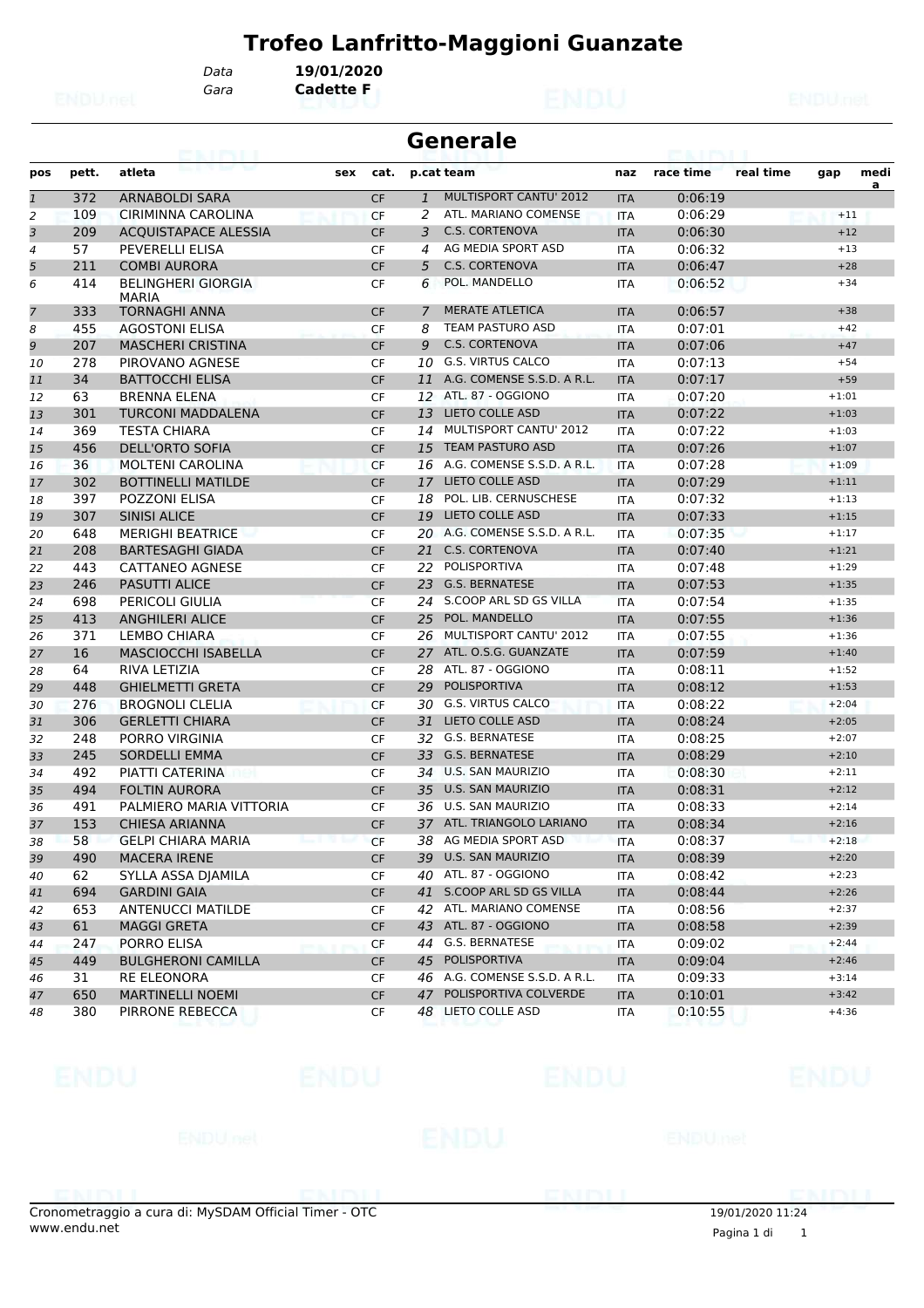*Gara* **Cadetti M**

*Data* **19/01/2020**

|                | <b>Generale</b><br>e vieni |                               |     |           |                |                                                            |            |           |           |         |           |
|----------------|----------------------------|-------------------------------|-----|-----------|----------------|------------------------------------------------------------|------------|-----------|-----------|---------|-----------|
| pos            | pett.                      | atleta                        | sex | cat.      |                | p.cat team                                                 | naz        | race time | real time | gap     | medi<br>a |
| $\mathbf{1}$   | 272                        | <b>BONETTA TOMMASO</b>        |     | <b>CM</b> | $\mathbf{1}$   | <b>G.S. VIRTUS CALCO</b>                                   | <b>ITA</b> | 0:07:56   |           |         |           |
| 2              | 206                        | <b>MASCHERI GIULIO</b>        |     | <b>CM</b> | 2              | C.S. CORTENOVA                                             | <b>ITA</b> | 0:08:01   |           |         | $+6$      |
| 3              | 558                        | <b>RAINERI FRANCESCO</b>      |     | <b>CM</b> | 3              | UNIONE SPORTIVA DERVIESE                                   | <b>ITA</b> | 0:08:05   |           |         | $+9$      |
| 4              | 305                        | <b>GRASSI LEONARDO</b>        |     | СM        | 4              | LIETO COLLE ASD                                            | <b>ITA</b> | 0:08:07   |           | $+11$   |           |
| 5              | 370                        | <b>SARTORIO NICOL?</b>        |     | <b>CM</b> | 5              | <b>MULTISPORT CANTU' 2012</b>                              | <b>ITA</b> | 0:08:11   |           | $+16$   |           |
| 6              | 193                        | <b>TUNESI MARCO</b>           |     | CМ        | 6              | ATLETICA ALTO LARIO                                        | ITA        | 0:08:13   |           | $+18$   |           |
| $\overline{7}$ | 15                         | <b>GLIGORA ANDREA</b>         |     | <b>CM</b> | $\overline{7}$ | ATL. O.S.G. GUANZATE                                       | <b>ITA</b> | 0:08:19   |           | $+23$   |           |
| 8              | 332                        | LOCATELLI ALESSANDRO          |     | <b>CM</b> | 8              | <b>MERATE ATLETICA</b>                                     | <b>ITA</b> | 0:08:21   |           | $+26$   |           |
| 9              | 696                        | <b>BARZAGHI LORENZO</b>       |     | <b>CM</b> | 9              | S.COOP ARL SD GS VILLA                                     | <b>ITA</b> | 0:08:23   |           | $+28$   |           |
| 10             | 557                        | <b>VERGOTTINI NICOLO'</b>     |     | <b>CM</b> | 10             | UNIONE SPORTIVA DERVIESE                                   | <b>ITA</b> | 0:08:26   |           | $+30$   |           |
| 11             | 559                        | TAGLIABUE CARLO               |     | <b>CM</b> | 11             | UNIONE SPORTIVA DERVIESE                                   | <b>ITA</b> | 0:08:30   |           | $+34$   |           |
| 12             | 442                        | <b>COCQUIO PIETRO</b>         |     | СM        | 12             | POLISPORTIVA                                               | <b>ITA</b> | 0:08:38   |           | $+42$   |           |
| 13             | 402                        | <b>BRIVIO SIMONE</b>          |     | <b>CM</b> | 13             | POL. LIB. CERNUSCHESE                                      | <b>ITA</b> | 0:08:38   |           | $+42$   |           |
| 14             | 280                        | <b>TAGLIAFERRI STEFANO</b>    |     | <b>CM</b> | 14             | <b>G.S. VIRTUS CALCO</b>                                   | <b>ITA</b> | 0:08:39   |           | $+43$   |           |
| 15             | 126                        | <b>GIOVINAZZO NICHOLAS</b>    |     | <b>CM</b> | 15             | ATL. ROVELLASCA                                            | <b>ITA</b> | 0:08:39   |           | $+44$   |           |
| 16             | 330                        | <b>VIGAN? RICCARDO</b>        |     | СM        |                | 16 MERATE ATLETICA                                         | ITA        | 0:08:41   |           | $+46$   |           |
| 17             | 273                        | <b>MAGNI DAVIDE</b>           |     | <b>CM</b> | 17             | <b>G.S. VIRTUS CALCO</b>                                   | <b>ITA</b> | 0:08:42   |           | $+47$   |           |
| 18             | 457                        | <b>INVERNIZZI SIMONE</b>      |     | <b>CM</b> | 18             | TEAM PASTURO ASD                                           | <b>ITA</b> | 0:08:44   |           | $+48$   |           |
| 19             | 192                        | <b>ROSSINI MICHELE</b>        |     | <b>CM</b> |                | 19 ATLETICA ALTO LARIO                                     | <b>ITA</b> | 0:08:48   |           | $+53$   |           |
| 20             | 463                        | <b>BRICALLI MIRKO</b>         |     | СM        |                | 20 U.P. MISSAGLIA                                          | <b>ITA</b> | 0:08:48   |           | $+53$   |           |
| 21             | 396                        | <b>USUELLI EDOARDO</b>        |     | <b>CM</b> | 21             | POL. LIB. CERNUSCHESE                                      | <b>ITA</b> | 0:08:52   |           | $+57$   |           |
| 22             | 210                        | <b>COMBI MICHELE AMBROGIO</b> |     | СM        |                | 22 C.S. CORTENOVA                                          | ITA        | 0:08:55   |           | $+1:00$ |           |
| 23             | 458                        | <b>FORNI LORENZO</b>          |     | <b>CM</b> | 23             | <b>TEAM PASTURO ASD</b>                                    | <b>ITA</b> | 0:08:58   |           | $+1:03$ |           |
| 24             | 368                        | <b>CANNATARO ELIA</b>         |     | <b>CM</b> | 24             | MULTISPORT CANTU' 2012                                     | <b>ITA</b> | 0:08:58   |           | $+1:03$ |           |
| 25             | 367                        | <b>MOLTENI FILIPPO</b>        |     | <b>CM</b> | 25             | <b>MULTISPORT CANTU' 2012</b>                              | <b>ITA</b> | 0:08:59   |           | $+1:04$ |           |
| 26             | 462                        | <b>MEDA FEDERICO</b>          |     | <b>CM</b> |                | 26 U.P. MISSAGLIA                                          | <b>ITA</b> | 0:09:01   |           | $+1:06$ |           |
| 27             | 574                        | <b>ISMAILAJ KLAUDIO</b>       |     | <b>CM</b> | 27             | ATL. LECCO-COLOMBO                                         | <b>ITA</b> | 0:09:04   |           | $+1:08$ |           |
| 28             | 399                        | <b>COLOMBO ROBERTO</b>        |     | СM        | 28             | POL. LIB. CERNUSCHESE                                      | <b>ITA</b> | 0:09:04   |           | $+1:09$ |           |
| 29             | 394                        | <b>BIRAGHI LUCA</b>           |     | <b>CM</b> | 29             | POL. LIB. CERNUSCHESE                                      | <b>ITA</b> | 0:09:09   |           | $+1:13$ |           |
| 30             | 695                        | <b>TEMPONE OLEG</b>           |     | CМ        | 30             | S.COOP ARL SD GS VILLA                                     | ITA        | 0:09:13   |           | $+1:17$ |           |
| 31             | 578                        | <b>BRAMBILLA GABRIELE</b>     |     | <b>CM</b> |                | 31 ATL. LECCO-COLOMBO                                      | <b>ITA</b> | 0:09:14   |           | $+1:19$ |           |
| 32             | 395                        | <b>FUMAGALLI ANDREA</b>       |     | <b>CM</b> | 32             | POL. LIB. CERNUSCHESE                                      | <b>ITA</b> | 0:09:19   |           | $+1:24$ |           |
| 33             | 400                        | PASSAVANTI LORENZO            |     | <b>CM</b> | 33             | POL. LIB. CERNUSCHESE                                      | <b>ITA</b> | 0:09:22   |           | $+1:27$ |           |
| 34             | 65                         | SPEDICATO THOMAS              |     | СM        |                | 34 ATL. 87 - OGGIONO                                       | <b>ITA</b> | 0:09:23   |           | $+1:28$ |           |
| 35             | 335                        | D'ABRUSCO ALESSANDRO          |     | <b>CM</b> | 35             | <b>MERATE ATLETICA</b>                                     | <b>ITA</b> | 0:09:25   |           | $+1:30$ |           |
| 36             | 274                        | <b>MAGGIONI MATTEO</b>        |     | CМ        |                | 36 G.S. VIRTUS CALCO                                       | ITA        | 0:09:27   |           | $+1:31$ |           |
| 37             | 91                         | <b>DANIELLI SIMONE</b>        |     | <b>CM</b> |                | 37 ATL. CENTRO LARIO                                       | <b>ITA</b> | 0:09:27   |           | $+1:32$ |           |
| 38             | 493                        | <b>GILARDONI LORENZO</b>      |     | <b>CM</b> |                | 38 U.S. SAN MAURIZIO                                       | <b>ITA</b> | 0:09:28   |           | $+1:33$ |           |
| 39             | 205                        | MOTTA NICOLO'                 |     | CM        |                | 39 C.S. CORTENOVA                                          | <b>ITA</b> | 0:09:32   |           | $+1:37$ |           |
| 40             | 621                        | LADJALI AMIN                  |     | СM        |                | 40 ATL. O.S.G. GUANZATE                                    | ITA        | 0:09:36   |           | $+1:40$ |           |
| 41             | 699                        | <b>GAULI LAERTE</b>           |     | <b>CM</b> |                | 41 S.COOP ARL SD GS VILLA<br>42 A.G. COMENSE S.S.D. A R.L. | <b>ITA</b> | 0:09:36   |           | $+1:41$ |           |
| 42             | 33                         | PIANIGIANI JACOPO             |     | СM        |                |                                                            | ITA        | 0:09:38   |           | $+1:43$ |           |
| 43             | 576                        | <b>MONTAGNA MATTEO</b>        |     | <b>CM</b> |                | 43 ATL. LECCO-COLOMBO                                      | <b>ITA</b> | 0:09:38   |           | $+1:43$ |           |
| 44             | 155                        | PIETRINI GUGLIELMO            |     | СM        |                | 44 ATL. TRIANGOLO LARIANO<br>U.S. SAN MAURIZIO             | ITA        | 0:09:51   |           | $+1:55$ |           |
| 45             | 485                        | <b>ELLI IVAN</b>              |     | <b>CM</b> | 45             |                                                            | <b>ITA</b> | 0:09:54   |           | $+1:59$ |           |
| 46             | 123                        | <b>ALARIO STEFANO</b>         |     | <b>CM</b> |                | 46 ATL. ROVELLASCA                                         | <b>ITA</b> | 0:10:01   |           | $+2:06$ |           |
| 47             | 32 <sup>2</sup>            | DI GIROLAMO FABIO             |     | <b>CM</b> |                | 47 A.G. COMENSE S.S.D. A R.L.                              | <b>ITA</b> | 0:10:01   |           | $+2:06$ |           |
| 48             | 279                        | DOZIO NICCOL?                 |     | CМ        |                | 48 G.S. VIRTUS CALCO                                       | ITA        | 0:10:03   |           | $+2:08$ |           |
| 49             | 393                        | <b>VERONESI FAUSTO</b>        |     | <b>CM</b> | 49             | POL. LIB. CERNUSCHESE                                      | <b>ITA</b> | 0:10:04   |           | $+2:09$ |           |
| 50             | 281                        | <b>MELLONI MATTIA</b>         |     | СM        |                | 50 G.S. VIRTUS CALCO                                       | ITA        | 0:10:04   |           | $+2:09$ |           |
| 51             | 602                        | POMONI ANDREA                 |     | <b>CM</b> | 51             | PREMANA                                                    | <b>ITA</b> | 0:10:06   |           | $+2:11$ |           |
| 52             | 616                        | PERACCA ZENO                  |     | <b>CM</b> |                | 52 POLISPORTIVA COLVERDE                                   | ITA        | 0:10:06   |           | $+2:11$ |           |
| 53             | 692                        | <b>MERCURI ANTONIO</b>        |     | <b>CM</b> |                | 53 S.COOP ARL SD GS VILLA                                  | <b>ITA</b> | 0:10:10   |           | $+2:14$ |           |
| 54             | 50                         | <b>ARGENTI SIMONE</b>         |     | СM        |                | 54 A.S.D. MEZZEGRA                                         | <b>ITA</b> | 0:10:14   |           | $+2:19$ |           |
| 55             | 619                        | <b>LONATI ANDREA</b>          |     | <b>CM</b> |                | 55 ATL. O.S.G. GUANZATE                                    | <b>ITA</b> | 0:10:14   |           | $+2:19$ |           |
| 56             | 277                        | <b>BRAMBILLA LEONARDO</b>     |     | CM        |                | 56 G.S. VIRTUS CALCO                                       | ITA        | 0:10:15   |           | $+2:20$ |           |
| 57             | 303                        | <b>MAZZA CHRISTIAN</b>        |     | <b>CM</b> |                | 57 LIETO COLLE ASD                                         | <b>ITA</b> | 0:10:16   |           | $+2:21$ |           |
| 58             | 35                         | ZEPPI NICCOLO'                |     | <b>CM</b> |                | 58 A.G. COMENSE S.S.D. A R.L.                              | <b>ITA</b> | 0:10:17   |           | $+2:21$ |           |
| 59             | 577                        | <b>CROTTA MATTEO</b>          |     | <b>CM</b> |                | 59 ATL. LECCO-COLOMBO                                      | <b>ITA</b> | 0:10:17   |           | $+2:21$ |           |

www.endu.net Cronometraggio a cura di: MySDAM Official Timer - OTC 19/01/2020 11:24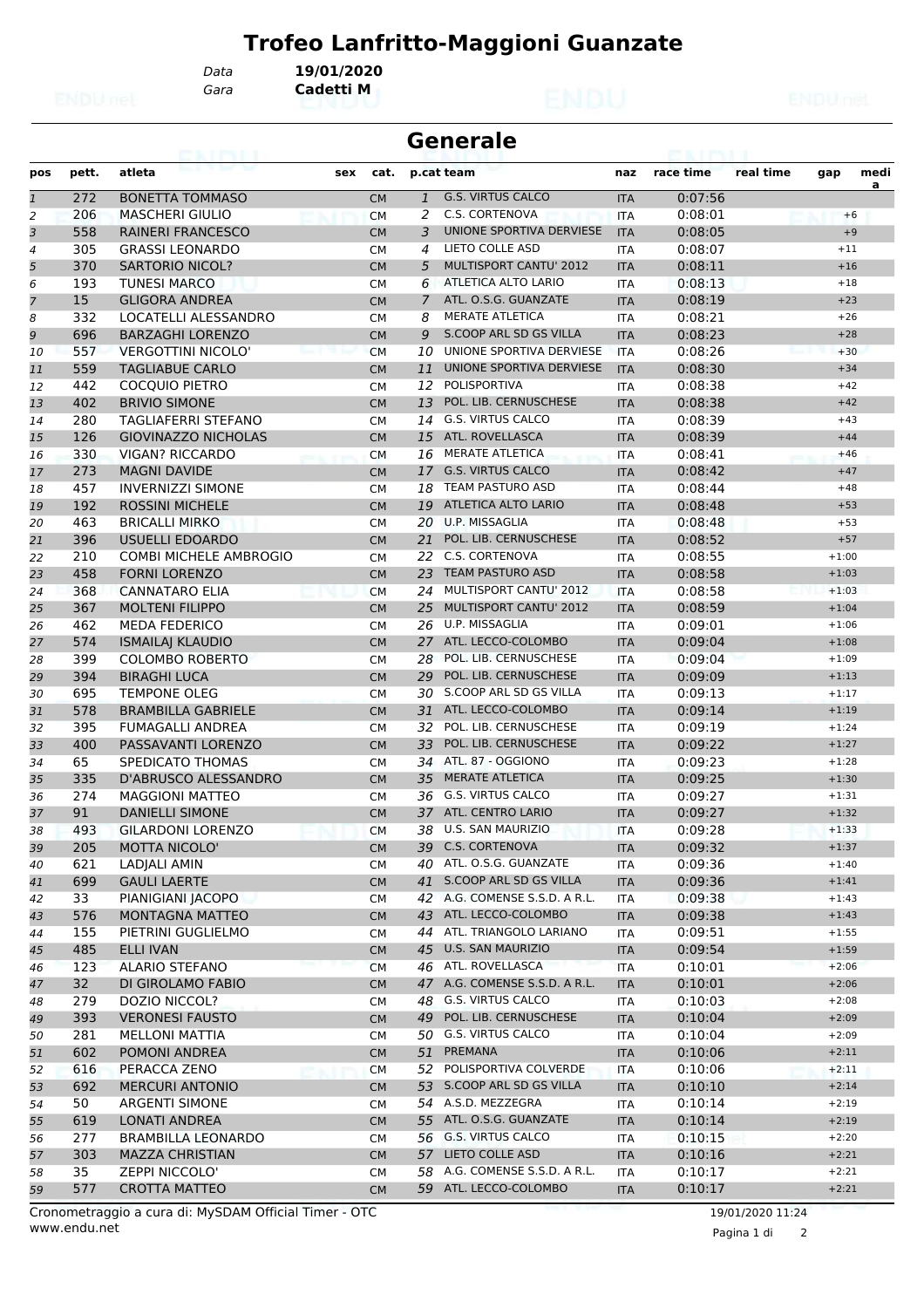| pos | pett. | atleta                    | sex | cat.      | p.cat team |                          | naz        | race time | real time | gap     | medi<br>a |
|-----|-------|---------------------------|-----|-----------|------------|--------------------------|------------|-----------|-----------|---------|-----------|
| 60  | 560   | PIATTI MATTEO             |     | <b>CM</b> | 60         | UNIONE SPORTIVA DERVIESE | <b>ITA</b> | 0:10:19   |           | $+2:23$ |           |
| 61  | 447   | <b>GAGLIARDI VLADIMIR</b> |     | <b>CM</b> | 61         | <b>POLISPORTIVA</b>      | <b>ITA</b> | 0:10:21   |           | $+2:26$ |           |
| 62  | 134   | PANZERI ALESSANDRO        |     | <b>CM</b> | 62         | ATL. ROVELLASCA          | <b>ITA</b> | 0:10:22   |           | $+2:27$ |           |
| 63  | 446   | LONGA MARCO               |     | <b>CM</b> | 63         | <b>POLISPORTIVA</b>      | <b>ITA</b> | 0:10:24   |           | $+2:29$ |           |
| 64  | 434   | <b>BECCALLI GIOVANNI</b>  |     | <b>CM</b> | 64         | POLISPORTIVA COLVERDE    | <b>ITA</b> | 0:10:28   |           | $+2:33$ |           |
| 65  | 575   | <b>GULLINO MATTEO</b>     |     | <b>CM</b> | 65         | ATL. LECCO-COLOMBO       | <b>ITA</b> | 0:10:38   |           | $+2:43$ |           |
| 66  | 48    | <b>MORGANTI CLAUDIO</b>   |     | <b>CM</b> | 66         | A.S.D. MEZZEGRA          | <b>ITA</b> | 0:10:40   |           | $+2:45$ |           |
| 67  | 51    | <b>BUZZONI MATTIA</b>     |     | <b>CM</b> | 67         | A.S.D. MEZZEGRA          | <b>ITA</b> | 0:10:41   |           | $+2:46$ |           |
| 68  | 49    | PRINA MARCO               |     | <b>CM</b> | 68         | A.S.D. MEZZEGRA          | <b>ITA</b> | 0:10:45   |           | $+2:49$ |           |
| 69  | 129   | <b>VAGO PIETRO</b>        |     | <b>CM</b> | 69         | ATL. ROVELLASCA          | <b>ITA</b> | 0:10:50   |           | $+2:54$ |           |
| 70  | 127   | <b>NEBULONI STEFANO</b>   |     | <b>CM</b> | 70         | ATL. ROVELLASCA          | <b>ITA</b> | 0:10:51   |           | $+2:56$ |           |
| 71  | 132   | DELL'ACQUA FEDERICO       |     | <b>CM</b> | 71         | ATL. ROVELLASCA          | <b>ITA</b> | 0:10:55   |           | $+3:00$ |           |
| 72  | 131   | DE MAGISTRIS FRANCESCO    |     | <b>CM</b> | 72         | ATL. ROVELLASCA          | <b>ITA</b> | 0:10:57   |           | $+3:02$ |           |
| 73  | 268   | <b>ALBERIO DIEGO</b>      |     | <b>CM</b> | 73         | G.S. ROVELLO PORRO       | <b>ITA</b> | 0:10:59   |           | $+3:03$ |           |
| 74  | 579   | <b>FUSINA LORENZO</b>     |     | <b>CM</b> | 74         | ATL. LECCO-COLOMBO       | <b>ITA</b> | 0:11:04   |           | $+3:08$ |           |
| 75  | 637   | <b>VANINI TOMMASO</b>     |     | <b>CM</b> | 75         | A.S.D. MEZZEGRA          | <b>ITA</b> | 0:11:14   |           | $+3:19$ |           |
| 76  | 124   | <b>BEDETTI MICHELE</b>    |     | <b>CM</b> | 76         | ATL. ROVELLASCA          | <b>ITA</b> | 0:11:15   |           | $+3:20$ |           |
| 77  | 334   | SIRTORI FRANCESCO         |     | <b>CM</b> | 77         | <b>MERATE ATLETICA</b>   | <b>ITA</b> | 0:11:15   |           | $+3:20$ |           |
| 78  | 445   | <b>PELLI IVAN</b>         |     | <b>CM</b> | 78         | POLISPORTIVA             | <b>ITA</b> | 0:11:19   |           | $+3:23$ |           |
| 79  | 489   | CANZANI JACOPO            |     | <b>CM</b> | 79         | <b>U.S. SAN MAURIZIO</b> | <b>ITA</b> | 0:11:43   |           | $+3:48$ |           |
| 80  | 283   | PANZERI TOMMASO           |     | <b>CM</b> | 80         | <b>G.S. VIRTUS CALCO</b> | <b>ITA</b> | 0:12:54   |           | $+4:59$ |           |
| 81  | 52    | <b>ACHLER NICOLA</b>      |     | <b>CM</b> | 81         | A.S.D. MEZZEGRA          | <b>ITA</b> | 0:13:01   |           | $+5:06$ |           |
| 82  | 398   | ANGIOLINI LEONARDO        |     | <b>CM</b> | 82         | POL. LIB. CERNUSCHESE    | <b>ITA</b> | 0:15:06   |           | $+7:11$ |           |

|             | <b>ENDU</b>                                         |             | <b>ENDU</b> |             | ENDU                      |                |
|-------------|-----------------------------------------------------|-------------|-------------|-------------|---------------------------|----------------|
| ENDUMet     |                                                     | <b>ENDU</b> |             | <b>ENDU</b> |                           | <b>ENDUnet</b> |
|             | <b>ENDU.</b>                                        |             | ENDU        |             | <b>ENDU</b>               |                |
| <b>ENDU</b> |                                                     | <b>ENDU</b> |             | <b>ENDU</b> |                           | <b>ENDU</b>    |
|             | <b>ENDUMEN</b>                                      |             | ENDU        |             | <b>ENDU<sub>DEL</sub></b> |                |
| <b>ENDU</b> |                                                     | <b>ENDU</b> |             | <b>ENDU</b> |                           | <b>ENDU</b>    |
|             | <b>ENDU</b>                                         |             | ENDUneb     |             | <b>ENDU</b>               |                |
| ENDU        |                                                     | <b>ENDU</b> |             | <b>ENDU</b> |                           | <b>ENDU</b>    |
|             | <b>ENDU</b>                                         |             | ENDU        |             | ENDU                      |                |
| ENDU        |                                                     | <b>ENDU</b> |             | <b>ENDU</b> |                           | <b>ENDU</b>    |
|             | <b>ENDU</b> nel                                     |             | ENDU        |             | <b>ENDUmet</b>            |                |
|             | onometraggio a cura di: MySDAM Official Timer - OTC |             |             | ENDIJ       | 19/01/202011.24           | <b>EMBLI</b>   |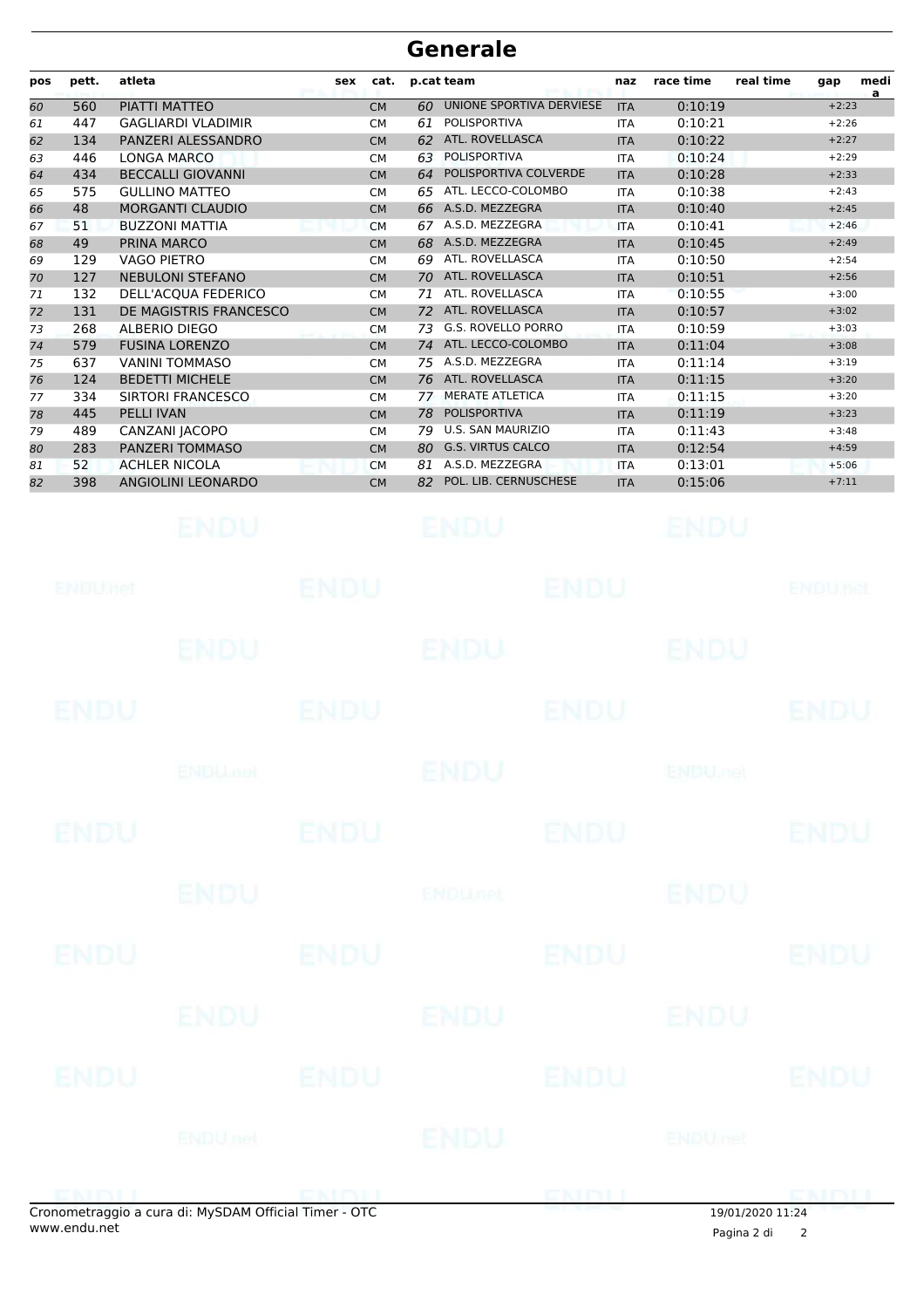*Gara* **J-P-S- Master Femminile** *Data* **19/01/2020**

|                | Generale |                           |             |                |                               |            |           |           |          |           |  |
|----------------|----------|---------------------------|-------------|----------------|-------------------------------|------------|-----------|-----------|----------|-----------|--|
| pos            | pett.    | atleta                    | cat.<br>sex |                | p.cat team                    | naz        | race time | real time | gap      | medi<br>a |  |
| $\mathbf{1}$   | 454      | <b>VALETTI GIORGIA</b>    | <b>SF</b>   | $\overline{1}$ | PRO SESTO ATL.                | <b>ITA</b> | 0:12:15   |           |          |           |  |
| 2              | 104      | <b>FUMAGALLI CHIARA</b>   | PF          | 1              | ATL. MARIANO COMENSE          | <b>ITA</b> | 0:12:26   |           | $+11$    |           |  |
| 3              | 656      | SIMONETTA ERIKA           | <b>SF40</b> | $\mathbf{1}$   | ATL. MARIANO COMENSE          | <b>ITA</b> | 0:12:55   |           | $+40$    |           |  |
| $\overline{4}$ | 620      | <b>BIANCHI ILARIA</b>     | <b>SF35</b> | 1              | LA RECASTELLO RADICI          | <b>ITA</b> | 0:13:01   |           | $+46$    |           |  |
| 5              | 359      | <b>CIVIELLO MOIRA</b>     | <b>SF40</b> | $\overline{2}$ | <b>MULTISPORT CANTU' 2012</b> | <b>ITA</b> | 0:13:10   |           | $+55$    |           |  |
| 6              | 678      | <b>VITTORI VALERIA</b>    | <b>SF</b>   | 2              | S.COOP ARL SD GS VILLA        | <b>ITA</b> | 0:13:24   |           | $+1:09$  |           |  |
| $\overline{7}$ | 390      | <b>BONANOMI IRENE</b>     | PF          | $\mathcal{P}$  | POL. LIB. CERNUSCHESE         | <b>ITA</b> | 0:13:38   |           | $+1:23$  |           |  |
| 8              | 379      | AMBROSINO FRANCESCA       | <b>SF</b>   | 3              | MULTISPORT CANTU' 2012        | <b>ITA</b> | 0:13:49   |           | $+1:34$  |           |  |
| 9              | 89       | <b>CAPRANI MICOL</b>      | PF          | $\overline{3}$ | <b>ATL. CENTRO LARIO</b>      | <b>ITA</b> | 0:13:54   |           | $+1:39$  |           |  |
| 10             | 668      | <b>SCALZO GIADA</b>       | <b>SF</b>   | $\overline{4}$ | S.COOP ARL SD GS VILLA        | <b>ITA</b> | 0:14:08   |           | $+1:53$  |           |  |
| 11             | 665      | <b>SALA TATIANA</b>       | <b>SF</b>   | 5              | S.COOP ARL SD GS VILLA        | <b>ITA</b> | 0:14:19   |           | $+2:04$  |           |  |
| 12             | 601      | <b>RIZZI LARA</b>         | <b>SF40</b> | 3              | PREMANA                       | <b>ITA</b> | 0:14:21   |           | $+2:06$  |           |  |
| 13             | 381      | <b>TOSCANO MARTINA</b>    | PF          | $\overline{4}$ | N. ATL. VARESE                | <b>ITA</b> | 0:14:28   |           | $+2:13$  |           |  |
| 14             | 218      | <b>INVERNIZZI SABRINA</b> | <b>SF35</b> | 2              | C.S. CORTENOVA                | <b>ITA</b> | 0:14:44   |           | $+2:29$  |           |  |
| 15             | 674      | <b>GRASSI VIOLA</b>       | <b>SF</b>   | 6              | S.COOP ARL SD GS VILLA        | <b>ITA</b> | 0:14:47   |           | $+2:32$  |           |  |
| 16             | 12       | <b>FAINI AGNESE</b>       | SF          | 7              | ATL, O.S.G. GUANZATE          | <b>ITA</b> | 0:14:53   |           | $+2:38$  |           |  |
| 17             | 382      | <b>BOZZONI SARA</b>       | IF          | $\mathbf{1}$   | N. ATL. VARESE                | <b>ITA</b> | 0:14:58   |           | $+2:43$  |           |  |
| 18             | 9        | <b>CAMPANELLA SARA</b>    | <b>SF40</b> | 4              | ATL. O.S.G. GUANZATE          | <b>ITA</b> | 0:15:20   |           | $+3:05$  |           |  |
| 19             | 87       | DE MARIA SARA             | <b>SF35</b> | 3              | <b>ATL. CENTRO LARIO</b>      | <b>ITA</b> | 0:15:30   |           | $+3:15$  |           |  |
| 20             | 662      | <b>RIPAMONTI CHIARA</b>   | <b>SF</b>   | 8              | S.COOP ARL SD GS VILLA        | <b>ITA</b> | 0:15:36   |           | $+3:21$  |           |  |
| 21             | 389      | <b>NONNI AMINATA</b>      | PF          | 5              | POL. LIB. CERNUSCHESE         | <b>ITA</b> | 0:16:15   |           | $+4:00$  |           |  |
| 22             | 8        | <b>BOTTINELLI LAURA</b>   | <b>SF40</b> | 5              | ATL, O.S.G. GUANZATE          | <b>ITA</b> | 0:16:18   |           | $+4:03$  |           |  |
| 23             | 47       | DE ANGELI ANTONELLA       | <b>SF35</b> | $\overline{4}$ | A.S.D. MEZZEGRA               | <b>ITA</b> | 0:16:21   |           | $+4:06$  |           |  |
| 24             | 236      | PREVITALI NADIA           | <b>SF55</b> | 1              | <b>G.S. BERNATESE</b>         | <b>ITA</b> | 0:16:24   |           | $+4:09$  |           |  |
| 25             | 440      | PIUBELLINI SIMONA         | <b>SF45</b> | $\mathbf{1}$   | <b>POLISPORTIVA</b>           | <b>ITA</b> | 0:16:49   |           | $+4:34$  |           |  |
| 26             | 358      | <b>BALLBIO ANNA</b>       | <b>SF45</b> | 2              | <b>MULTISPORT CANTU' 2012</b> | <b>ITA</b> | 0:16:56   |           | $+4:41$  |           |  |
| 27             | 181      | <b>BOSISIO FLAVIA</b>     | <b>SF60</b> | $\mathbf{1}$   | <b>ATLETICA ALTO LARIO</b>    | <b>ITA</b> | 0:17:29   |           | $+5:14$  |           |  |
| 28             | 183      | PIAZZI IONNE              | <b>SF50</b> | $\mathbf{1}$   | ATLETICA ALTO LARIO           | <b>ITA</b> | 0:17:29   |           | $+5:14$  |           |  |
| 29             | 384      | <b>ANGRISANI ANNA</b>     | <b>SF65</b> | $\mathbf{1}$   | POL. BELLANO GALPERTI         | <b>ITA</b> | 0:18:12   |           | $+5:58$  |           |  |
| 30             | 684      | <b>SALA FEDERICA</b>      | <b>SF</b>   | 9              | S.COOP ARL SD GS VILLA        | <b>ITA</b> | 0:18:38   |           | $+6:23$  |           |  |
| 31             | 360      | <b>CASATI CHIARA</b>      | <b>SF40</b> | 6              | <b>MULTISPORT CANTU' 2012</b> | <b>ITA</b> | 0:18:41   |           | $+6:26$  |           |  |
| 32             | 235      | <b>ALTIERI RITA</b>       | <b>SF65</b> | 2              | G.S. BERNATESE                | <b>ITA</b> | 0:19:58   |           | $+7:43$  |           |  |
| 33             | 46       | <b>BOTTA IVANA</b>        | <b>SF50</b> | 2              | A.S.D. MEZZEGRA               | <b>ITA</b> | 0:20:34   |           | $+8:19$  |           |  |
| 34             | 639      | <b>TARSCHI SARA</b>       | <b>SF45</b> | 3              | G.S. BERNATESE                | <b>ITA</b> | 0:23:25   |           | $+11:10$ |           |  |

|             | apamatragaia a cura di: MyCDAM Official Timor. OTC |             |                |             | 10101020201324 |             |
|-------------|----------------------------------------------------|-------------|----------------|-------------|----------------|-------------|
|             |                                                    |             |                | CNDI        |                | DMDI I      |
|             | ENDU <sub>net</sub>                                |             | ENDU           |             | <b>ENDUmet</b> |             |
| <b>ENDU</b> |                                                    | <b>ENDU</b> |                | <b>ENDU</b> |                | <b>ENDU</b> |
|             | <b>ENDU</b>                                        |             | <b>ENDU</b>    |             | ENDU           |             |
| <b>ENDU</b> |                                                    | <b>ENDU</b> |                | <b>ENDU</b> |                | <b>ENDU</b> |
|             | <b>ENDU</b>                                        |             | <b>ENDUnet</b> |             | <b>ENDU</b>    |             |
| <b>ENDU</b> |                                                    | <b>ENDU</b> |                | <b>ENDU</b> |                | <b>ENDU</b> |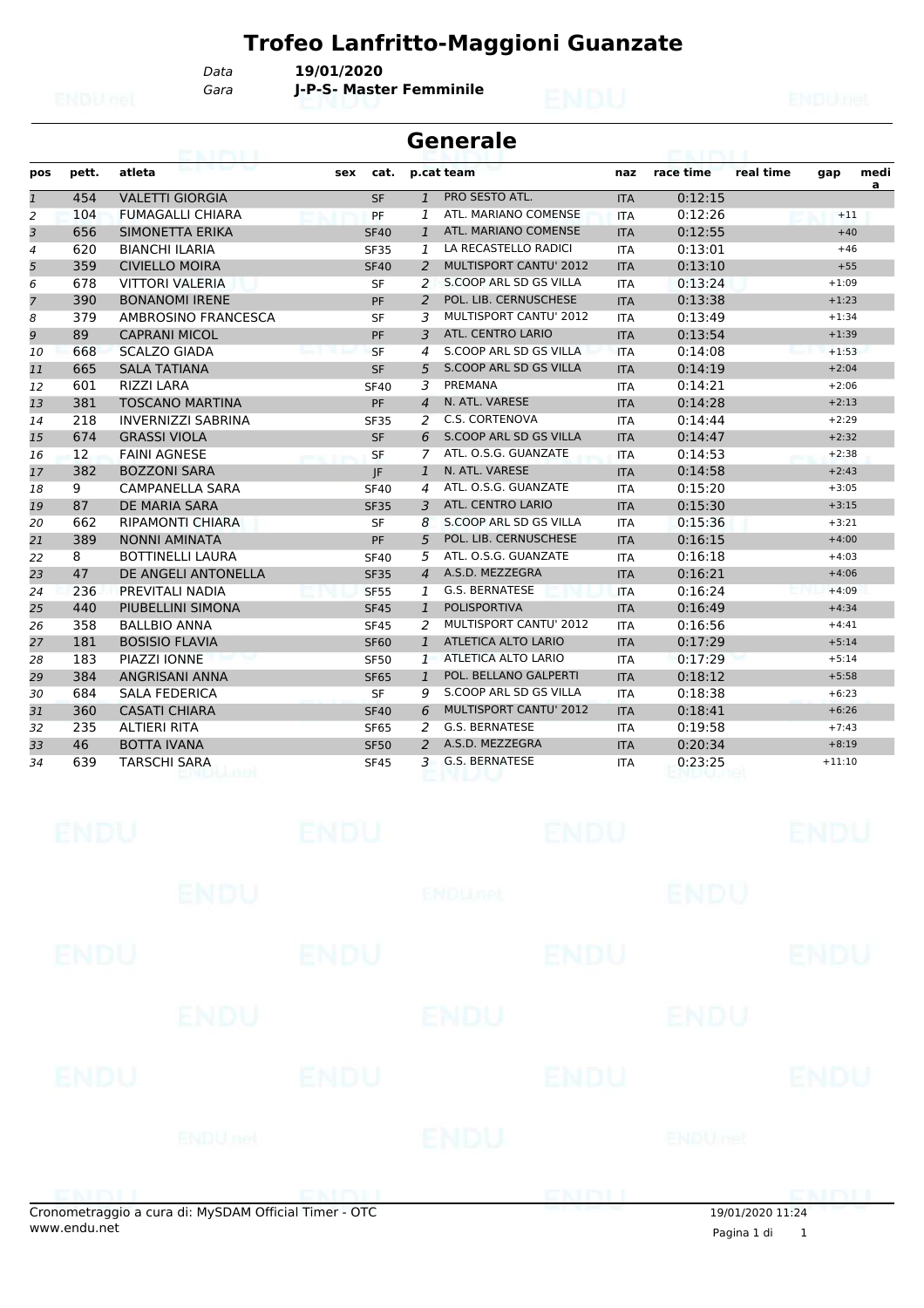*Gara* **J-P-S- Master** *Data* **19/01/2020**

|                |                | eairtí                             |             | <b>Generale</b> |                               |            |           |           |         |           |
|----------------|----------------|------------------------------------|-------------|-----------------|-------------------------------|------------|-----------|-----------|---------|-----------|
| pos            | pett.          | atleta                             | sex<br>cat. |                 | p.cat team                    | naz        | race time | real time | gap     | medi<br>a |
| $\mathbf{1}$   | 671            | <b>MOLTENI MANUEL</b>              | <b>SM</b>   | $\mathbf{1}$    | S.COOP ARL SD GS VILLA        | <b>ITA</b> | 0:15:57   |           |         |           |
| $\overline{2}$ | 660            | DE BERNARDI<br><b>MASSIMILIANO</b> | <b>SM45</b> | 1               | <b>ATLETICA ALTO LARIO</b>    | <b>ITA</b> | 0:16:10   |           | $+14$   |           |
| 3              | 150            | <b>GHILLIONI RICCARDO</b>          | <b>SM</b>   | 2               | ATL. TRIANGOLO LARIANO        | <b>ITA</b> | 0:16:11   |           | $+15$   |           |
| $\overline{4}$ | 365            | <b>TAMBORINI JONATHAN</b>          | <b>PM</b>   | 1               | MULTISPORT CANTU' 2012        | <b>ITA</b> | 0:16:12   |           | $+16$   |           |
| 5              | 572            | TAGLIAFERRI MANUEL                 | <b>PM</b>   | 2               | ATL. LECCO-COLOMBO            | <b>ITA</b> | 0:16:39   |           | $+43$   |           |
| 6              | 626            | PIZZATO PAOLO                      | <b>SM45</b> | 2               | POL. LIB. CERNUSCHESE         | <b>ITA</b> | 0:16:46   |           | $+50$   |           |
| $\overline{7}$ | 362            | PIFFERI MATTEO                     | <b>SM</b>   | 3               | <b>MULTISPORT CANTU' 2012</b> | <b>ITA</b> | 0:16:48   |           | $+52$   |           |
| 8              | 364            | <b>ALI ISLAM</b>                   | <b>PM</b>   | 3               | MULTISPORT CANTU' 2012        | <b>ITA</b> | 0:16:49   |           | $+53$   |           |
| 9              | 204            | <b>BERTOLDINI TIZIANO</b>          | <b>SM45</b> | 3               | <b>C.S. CORTENOVA</b>         | <b>ITA</b> | 0:16:53   |           | $+57$   |           |
| 10             | 298            | <b>TAGLIAFERRI PAOLO</b>           | <b>SM</b>   | 4               | LIETO COLLE ASD               | <b>ITA</b> | 0:17:08   |           | $+1:12$ |           |
| 11             | 240            | <b>SINISI MATTEO</b>               | JM          | 1               | <b>G.S. BERNATESE</b>         | <b>ITA</b> | 0:17:11   |           | $+1:15$ |           |
| 12             | 119            | <b>TARASCO FRANCESCO</b>           | JМ          | 2               | ATL. ROVELLASCA               | <b>ITA</b> | 0:17:15   |           | $+1:19$ |           |
| 13             | 30             | <b>MAZZEI GIOVANNI</b>             | <b>SM35</b> | $\mathbf{1}$    | 3 LIFE                        | <b>ITA</b> | 0:17:21   |           | $+1:25$ |           |
| 14             | 117            | <b>VANINI LEONARDO</b>             | PM          | 4               | ATL. ROVELLASCA               | <b>ITA</b> | 0:17:26   |           | $+1:30$ |           |
| 15             | 118            | <b>FIGINI ANDREA</b>               | <b>PM</b>   | 5               | ATL. ROVELLASCA               | <b>ITA</b> | 0:17:41   |           | $+1:45$ |           |
| 16             | 239            | <b>CORRADINI MAURIZIO</b>          | JM          | 3               | <b>G.S. BERNATESE</b>         | <b>ITA</b> | 0:17:42   |           | $+1:46$ |           |
| 17             | 480            | ARENARE MASSIMILIANO               | <b>SM45</b> | $\overline{4}$  | <b>U.S. SAN MAURIZIO</b>      | <b>ITA</b> | 0:17:44   |           | $+1:48$ |           |
| 18             | 85             | GIOVIO OSCAR                       | <b>SM45</b> | 5               | ATL. CENTRO LARIO             | <b>ITA</b> | 0:18:00   |           | $+2:04$ |           |
| 19             | 323            | PANZERI ANDREA                     | JM          | $\overline{4}$  | <b>MERATE ATLETICA</b>        | <b>ITA</b> | 0:18:00   |           | $+2:04$ |           |
| 20             | 555            | PATRIARCA WALTER                   | <b>SM45</b> | 6               | UNIONE SPORTIVA DERVIESE      | <b>ITA</b> | 0:18:05   |           | $+2:09$ |           |
| 21             | 11             | <b>MARINONI GIORGIO</b>            | <b>SM</b>   | 5               | ATL. O.S.G. GUANZATE          | <b>ITA</b> | 0:18:07   |           | $+2:11$ |           |
| 22             | 88             | <b>MORGANTI RAFFAELE</b>           | <b>PM</b>   | 6               | <b>ATL. CENTRO LARIO</b>      | <b>ITA</b> | 0:18:11   |           | $+2:15$ |           |
| 23             | 669            | <b>FELLI ANDREA</b>                | <b>SM40</b> | 1               | S.COOP ARL SD GS VILLA        | <b>ITA</b> | 0:18:12   |           | $+2:16$ |           |
| 24             | 385            | <b>GOTTIFREDI DAVIDE</b>           | <b>SM45</b> | 7               | POL. BELLANO GALPERTI         | <b>ITA</b> | 0:18:14   |           | $+2:17$ |           |
| 25             | 487            | <b>MARELLI JURI</b>                | <b>PM</b>   | $\overline{7}$  | <b>U.S. SAN MAURIZIO</b>      | <b>ITA</b> | 0:18:15   |           | $+2:19$ |           |
| 26             | 322            | <b>CREMASCOLI ALBERTO</b>          | <b>PM</b>   | 8               | <b>MERATE ATLETICA</b>        | <b>ITA</b> | 0:18:17   |           | $+2:21$ |           |
| 27             | 282            | <b>RUSSO STEFANO</b>               | <b>SM40</b> | 2               | A.S.D.ARIES COMO ATHLETIC     | <b>ITA</b> | 0:18:20   |           | $+2:23$ |           |
| 28             | 202            | <b>ACQUISTAPACE GIOVANNI</b>       | <b>SM45</b> | 8               | C.S. CORTENOVA                | <b>ITA</b> | 0:18:21   |           | $+2:24$ |           |
| 29             | 151            | <b>D'AMICO MATTEO</b>              | <b>SM</b>   | 6               | ATL. TRIANGOLO LARIANO        | <b>ITA</b> | 0:18:21   |           | $+2:25$ |           |
| 30             | 189            | <b>BARBIERI MARCO</b>              | <b>SM35</b> | 2               | ATLETICA ALTO LARIO           | <b>ITA</b> | 0:18:24   |           | $+2:28$ |           |
| 31             | 237            | <b>MARELLI DAVIDE</b>              | <b>SM</b>   | $\overline{7}$  | <b>G.S. BERNATESE</b>         | <b>ITA</b> | 0:18:25   |           | $+2:29$ |           |
| 32             | 685            | <b>BAMBACE ANDREA</b>              | <b>SM35</b> | 3               | S.COOP ARL SD GS VILLA        | <b>ITA</b> | 0:18:28   |           | $+2:32$ |           |
| 33             | $\overline{4}$ | <b>FELLEGARA ENRICO</b>            | <b>SM50</b> | $\mathbf{1}$    | ATL. O.S.G. GUANZATE          | <b>ITA</b> | 0:18:38   |           | $+2:42$ |           |
| 34             | 673            | <b>BALDON LORENZO</b>              | SM          | 8               | S.COOP ARL SD GS VILLA        | <b>ITA</b> | 0:18:43   |           | $+2:47$ |           |
| 35             | 361            | <b>MAURI ANDREA</b>                | <b>SM35</b> | $\overline{4}$  | <b>MULTISPORT CANTU' 2012</b> | <b>ITA</b> | 0:18:43   |           | $+2:47$ |           |
| 36             | 431            | <b>CODEGA GIANNI</b>               | <b>SM</b>   | 9               | POL. PAGNONA                  | <b>ITA</b> | 0:18:44   |           | $+2:48$ |           |
| 37             | 324            | <b>REALI JACOPO</b>                | IM          | 5               | <b>MERATE ATLETICA</b>        | <b>ITA</b> | 0:18:47   |           | $+2:51$ |           |
| 38             | 386            | <b>BERNASCONI AMBROGIO</b>         | <b>SM35</b> | 5               | POL. BELLANO GALPERTI         | <b>ITA</b> | 0:18:51   |           | $+2:54$ |           |
| 39             | 325            | <b>MANDELLI MASSIMO</b>            | JM          | 6               | MERATE ATLETICA               | <b>ITA</b> | 0:18:54   |           | $+2:58$ |           |
| 40             | 105            | <b>ACRAMI NICOLO'</b>              | PM          | 9               | ATL. MARIANO COMENSE          | ITA        | 0:18:55   |           | $+2:59$ |           |
| 41             | 187            | PELLIZZARO ALESSANDRO              | <b>SM40</b> | 3               | ATLETICA ALTO LARIO           | <b>ITA</b> | 0:18:57   |           | $+3:01$ |           |
| 42             | 683            | MIATELLO FABRIZIO                  | <b>SM45</b> | 9               | S.COOP ARL SD GS VILLA        | ITA        | 0:19:00   |           | $+3:04$ |           |
| 43             | 86             | DE MARIA DAVIDE                    | <b>SM35</b> | 6               | ATL. CENTRO LARIO             | <b>ITA</b> | 0:19:03   |           | $+3:07$ |           |
| 44             | 645            | <b>GALLIANI ALESSANDRO</b>         | <b>SM40</b> | 4               | <b>GS SAN GIUSEPPE</b>        | ITA        | 0:19:05   |           | $+3:09$ |           |
| 45             | 107            | <b>SCILIBERTO ELIA</b>             | JM          | $\mathcal{I}$   | ATL. MARIANO COMENSE          | <b>ITA</b> | 0:19:05   |           | $+3:09$ |           |
| 46             | 688            | <b>ZICARO FRANCO</b>               | SM45        | 10              | S.COOP ARL SD GS VILLA        | ITA        | 0:19:06   |           | $+3:10$ |           |
| 47             | 622            | <b>GIRARDI DAVID</b>               | <b>SM</b>   |                 | 10 ATL. O.S.G. GUANZATE       | <b>ITA</b> | 0:19:09   |           | $+3:13$ |           |
| 48             | 667            | SIGNOROTTI HERBERT                 | <b>SM45</b> |                 | 11 S.COOP ARL SD GS VILLA     | ITA        | 0:19:13   |           | $+3:17$ |           |
| 49             | 556            | <b>CONSONNI GIUSEPPE</b>           | <b>SM45</b> | 12              | UNIONE SPORTIVA DERVIESE      | <b>ITA</b> | 0:19:18   |           | $+3:22$ |           |
| 50             | 644            | <b>GALLIANI ANDREA</b>             | <b>SM40</b> |                 | 5 GS SAN GIUSEPPE             | ITA        | 0:19:22   |           | $+3:26$ |           |
| 51             | 686            | <b>NUARA GIANLUCA</b>              | <b>SM35</b> | $\overline{7}$  | S.COOP ARL SD GS VILLA        | <b>ITA</b> | 0:19:27   |           | $+3:31$ |           |
| 52             | 321            | <b>RIVA ANDREA</b>                 | PM          | 10              | MERATE ATLETICA               | <b>ITA</b> | 0:19:31   |           | $+3:35$ |           |
| 53             | 295            | <b>BURGASSI FABIO</b>              | <b>SM45</b> |                 | 13 LIETO COLLE ASD            | <b>ITA</b> | 0:19:35   |           | $+3:38$ |           |
| 54             | 623            | <b>BIANCHI DAMIANO</b>             | <b>SM45</b> | 14              | ATL. O.S.G. GUANZATE          | ITA        | 0:19:37   |           | $+3:41$ |           |
| 55             | 363            | <b>CATTANEO MARTIN</b>             | PM          | 11              | MULTISPORT CANTU' 2012        | <b>ITA</b> | 0:19:42   |           | $+3:45$ |           |
| 56             | 647            | <b>MAPELLI DANIELE</b>             | <b>SM50</b> | 2               | SOCIETA ESCURSIONISTI         | ITA        | 0:19:43   |           | $+3:47$ |           |
| 57             | 675            | <b>STRADIOTTO</b><br>MASSIMILIANO  | <b>SM40</b> | 6               | S.COOP ARL SD GS VILLA        | <b>ITA</b> | 0:19:48   |           | $+3:52$ |           |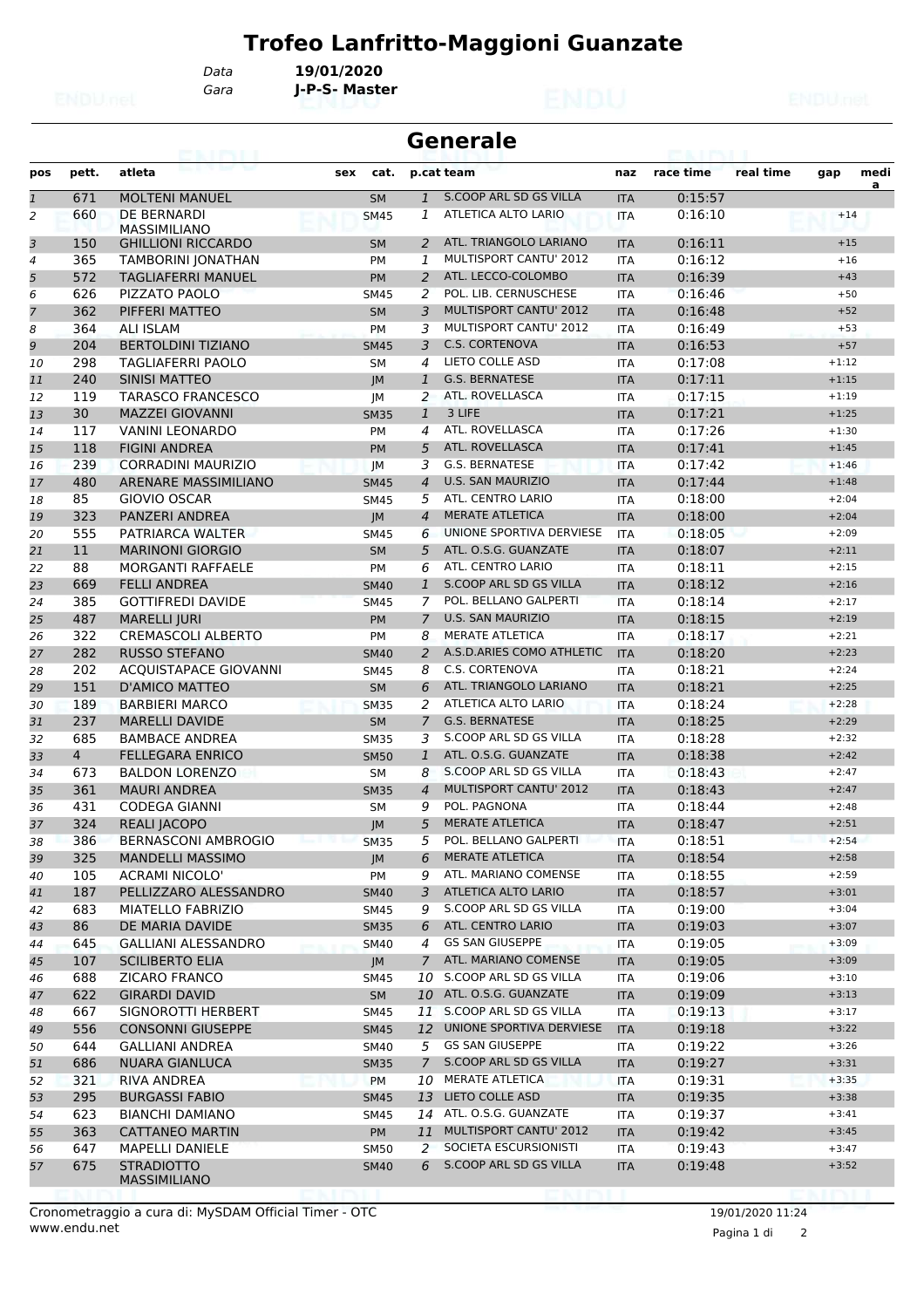| pos | pett.          | atleta                                       | sex | cat.        |                | p.cat team                 | naz        | race time | real time | gap      | medi<br>a |
|-----|----------------|----------------------------------------------|-----|-------------|----------------|----------------------------|------------|-----------|-----------|----------|-----------|
| 58  | 201            | SPANO MASSIMILIANO                           |     | <b>SM50</b> | 3              | <b>C.S. CORTENOVA</b>      | <b>ITA</b> | 0:19:50   |           | $+3:54$  |           |
| 59  | 2              | <b>ANNONI ANGELO</b>                         |     | <b>SM55</b> | $\mathbf{1}$   | ATL. O.S.G. GUANZATE       | <b>ITA</b> | 0:19:50   |           | $+3:54$  |           |
| 60  | 203            | <b>COMBI GIOVANNI</b>                        |     | <b>SM45</b> | 15             | <b>C.S. CORTENOVA</b>      | <b>ITA</b> | 0:20:00   |           | $+4:04$  |           |
| 61  | 294            | SINISI RENATO                                |     | <b>SM50</b> | $\overline{4}$ | LIETO COLLE ASD            | <b>ITA</b> | 0:20:03   |           | $+4:07$  |           |
| 62  | 649            | <b>DOZIO MAURO</b>                           |     | <b>SM50</b> | 5              | O.S.A. ORG.SPORTIVA        | <b>ITA</b> | 0:20:05   |           | $+4:08$  |           |
| 63  | $\overline{7}$ | <b>SALA MORIS</b>                            |     | <b>SM45</b> |                | 16 ATL. O.S.G. GUANZATE    | <b>ITA</b> | 0:20:09   |           | $+4:13$  |           |
| 64  | 6              | POZZI CRISTIANO                              |     | <b>SM45</b> | 17             | ATL. O.S.G. GUANZATE       | <b>ITA</b> | 0:20:13   |           | $+4:17$  |           |
| 65  | 680            | <b>CASARTELLI MARCO</b>                      |     | <b>SM55</b> | 2              | S.COOP ARL SD GS VILLA     | <b>ITA</b> | 0:20:22   |           | $+4:26$  |           |
| 66  | 3              | <b>FUSI RAFFAELE</b>                         |     | <b>SM50</b> | 6              | ATL, O.S.G. GUANZATE       | <b>ITA</b> | 0:20:31   |           | $+4:35$  |           |
| 67  | 672            | <b>UCCI STEFANO</b>                          |     | <b>SM</b>   | 11             | S.COOP ARL SD GS VILLA     | ITA        | 0:20:38   |           | $+4:42$  |           |
| 68  | 659            | TACCAGNI DANIELE PAOLO                       |     | <b>SM50</b> | $\mathcal{I}$  | <b>ATLETICA ALTO LARIO</b> | <b>ITA</b> | 0:20:40   |           | $+4:43$  |           |
| 69  | 185            | SOGGETTI DENNIS<br><b>GIOVANNI</b>           |     | <b>SM45</b> | 18             | ATLETICA ALTO LARIO        | <b>ITA</b> | 0:20:40   |           | $+4:44$  |           |
| 70  | 106            | PARRAVICINI GABRIELE                         |     | JM          | 8              | ATL. MARIANO COMENSE       | <b>ITA</b> | 0:20:49   |           | $+4:53$  |           |
| 71  | 681            | <b>TAGLIABUE PAOLO</b>                       |     | <b>SM</b>   | 12             | S.COOP ARL SD GS VILLA     | <b>ITA</b> | 0:20:50   |           | $+4:54$  |           |
| 72  | 10             | <b>SUMA COSIMO</b>                           |     | <b>SM35</b> | 8              | ATL. O.S.G. GUANZATE       | <b>ITA</b> | 0:20:54   |           | $+4:58$  |           |
| 73  | 388            | <b>ANDREOTTI WALTER</b>                      |     | <b>SM55</b> | 3              | POL. LIB. CERNUSCHESE      | ITA        | 0:20:57   |           | $+5:01$  |           |
| 74  | 600            | <b>FAZZINI ALEX</b>                          |     | <b>SM40</b> | $\overline{7}$ | <b>PREMANA</b>             | <b>ITA</b> | 0:21:01   |           | $+5:05$  |           |
| 75  | 297            | <b>CORENGIA ANDREA</b>                       |     | <b>SM40</b> | 8              | LIETO COLLE ASD            | <b>ITA</b> | 0:21:04   |           | $+5:08$  |           |
| 76  | 687            | <b>CIRILLO ROCCO</b>                         |     | <b>SM45</b> | 19             | S.COOP ARL SD GS VILLA     | <b>ITA</b> | 0:21:08   |           | $+5:11$  |           |
| 77  | $\mathbf{1}$   | <b>VOLONTE' MARCO</b>                        |     | <b>SM60</b> | 1              | ATL. O.S.G. GUANZATE       | <b>ITA</b> | 0:21:11   |           | $+5:15$  |           |
| 78  | 677            | <b>ZAMBRA PAOLO</b>                          |     | <b>SM35</b> | 9              | S.COOP ARL SD GS VILLA     | <b>ITA</b> | 0:21:33   |           | $+5:37$  |           |
| 79  | 149            | <b>FIORONI LUCA</b>                          |     | <b>SM45</b> |                | 20 ATL. TRIANGOLO LARIANO  | <b>ITA</b> | 0:21:53   |           | $+5:57$  |           |
| 80  | 661            | <b>MARELLI LINO</b>                          |     | <b>SM55</b> | $\overline{4}$ | O.S.A. ORG.SPORTIVA        | <b>ITA</b> | 0:21:54   |           | $+5:58$  |           |
| 81  | 670            | <b>RIZZI ROBERTO</b>                         |     | <b>SM50</b> | 8              | S.COOP ARL SD GS VILLA     | <b>ITA</b> | 0:21:57   |           | $+6:01$  |           |
| 82  | 5 <sup>5</sup> | DANTONE WALTER                               |     | <b>SM50</b> | 9              | ATL. O.S.G. GUANZATE       | <b>ITA</b> | 0:22:00   |           | $+6:04$  |           |
| 83  | 481            | PALDINO MATTEO ANGELO                        |     | JМ          | 9              | <b>U.S. SAN MAURIZIO</b>   | ITA        | 0:22:02   |           | $+6:05$  |           |
| 84  | 657            | <b>MOTTA CRISTIANO</b>                       |     | <b>SM45</b> |                | 21 ATLETICA ALTO LARIO     | <b>ITA</b> | 0:22:05   |           | $+6:09$  |           |
| 85  | 186            | <b>CONTESSA GIORGIO</b>                      |     | <b>SM45</b> |                | 22 ATLETICA ALTO LARIO     | <b>ITA</b> | 0:22:06   |           | $+6:09$  |           |
| 86  | 655            | <b>IPERICO RIGER</b>                         |     | <b>SM45</b> | 23             | ATL. MARIANO COMENSE       | <b>ITA</b> | 0:22:12   |           | $+6:16$  |           |
| 87  | 534            | <b>GRAZIANI WLADIMIRO</b>                    |     | <b>SM65</b> | 1              | UNIONE SPORTIVA ALBATESE   | <b>ITA</b> | 0:22:14   |           | $+6:18$  |           |
| 88  | 666            | DAL CERO SIMONE                              |     | <b>SM50</b> |                | 10 S.COOP ARL SD GS VILLA  | <b>ITA</b> | 0:22:20   |           | $+6:24$  |           |
| 89  | 296            | PULIATTI ALESSANDRO                          |     | SM40        | 9              | LIETO COLLE ASD            | <b>ITA</b> | 0:22:22   |           | $+6:26$  |           |
| 90  | 624            | <b>CORTI FRANCO</b>                          |     | <b>SM60</b> | 2              | O.S.A. ORG.SPORTIVA        | <b>ITA</b> | 0:22:29   |           | $+6:32$  |           |
| 91  | 664            | PERICOLI ENRICO                              |     | <b>SM50</b> | 11             | S.COOP ARL SD GS VILLA     | <b>ITA</b> | 0:22:48   |           | $+6:52$  |           |
| 92  | 188            | ALBONICO PAOLO                               |     | <b>SM40</b> | 10             | ATLETICA ALTO LARIO        | <b>ITA</b> | 0:23:03   |           | $+7:07$  |           |
| 93  | 682            | <b>MAZZOLI SAMUEL</b>                        |     | JM          | 10             | S.COOP ARL SD GS VILLA     | <b>ITA</b> | 0:23:11   |           | $+7:15$  |           |
| 94  | 482            | <b>GAFFURI GIOVANNI</b>                      |     | <b>SM65</b> | 2              | <b>U.S. SAN MAURIZIO</b>   | <b>ITA</b> | 0:23:42   |           | $+7:46$  |           |
| 95  | 638            | <b>GIGNOLI SILVANO</b>                       |     | <b>SM50</b> |                | 12 G.S. BERNATESE          | <b>ITA</b> | 0:23:55   |           | $+7:59$  |           |
| 96  | 658            | <b>VANOLI MICHELE</b>                        |     | <b>SM50</b> |                | 13 ATLETICA ALTO LARIO     | ITA        | 0:24:02   |           | $+8:06$  |           |
| 97  | 391            | MOLINARI EDOARDO                             |     | JM          |                | 11 POL. LIB. CERNUSCHESE   | <b>ITA</b> | 0:24:23   |           | $+8:27$  |           |
| 98  | 184            | <b>TUNESI PAOLO</b>                          |     | <b>SM45</b> |                | 24 ATLETICA ALTO LARIO     | ITA        | 0:24:53   |           | $+8:57$  |           |
| 99  | 292            | <b>TAGLIAFERRI SERGIO</b>                    |     | <b>SM50</b> |                | 14 LIETO COLLE ASD         | <b>ITA</b> | 0:25:08   |           | $+9:12$  |           |
| 100 | 617            | <b>VALESI GIOVANNI</b>                       |     | <b>SM60</b> | 3              | ATL. O.S.G. GUANZATE       | <b>ITA</b> | 0:25:24   |           | $+9:28$  |           |
| 101 | 679            | SOLBIATI FEDERICO                            |     | <b>SM50</b> |                | 15 S.COOP ARL SD GS VILLA  | ITA        | 0:25:32   |           | $+9:36$  |           |
| 102 | 293            | <b>MARTIN CRISTIANO</b>                      |     | <b>SM50</b> |                | 16 LIETO COLLE ASD         | <b>ITA</b> | 0:25:54   |           | $+9:58$  |           |
| 103 | 663            | <b>MERLO ENRICO</b>                          |     | <b>SM60</b> | $\overline{4}$ | S.COOP ARL SD GS VILLA     | ITA        | 0:26:18   |           | $+10:22$ |           |
| 104 | 200            | <b>SCARSI LUCA AGOSTINO</b><br><b>ETTORE</b> |     | <b>SM55</b> | 5              | C.S. CORTENOVA             | <b>ITA</b> | 0:26:48   |           | $+10:51$ |           |
| 105 | 596            | SABATINO SALVATORE                           |     | SM65        | 3              | ATL. O.S.G. GUANZATE       | ITA        | 0:26:55   |           | $+10:59$ |           |
| 106 | 182            | <b>CACCIA LUCA</b>                           |     | <b>SM50</b> |                | 17 ATLETICA ALTO LARIO     | <b>ITA</b> | 0:31:05   |           | $+15:09$ |           |
|     |                |                                              |     |             |                |                            |            |           |           |          |           |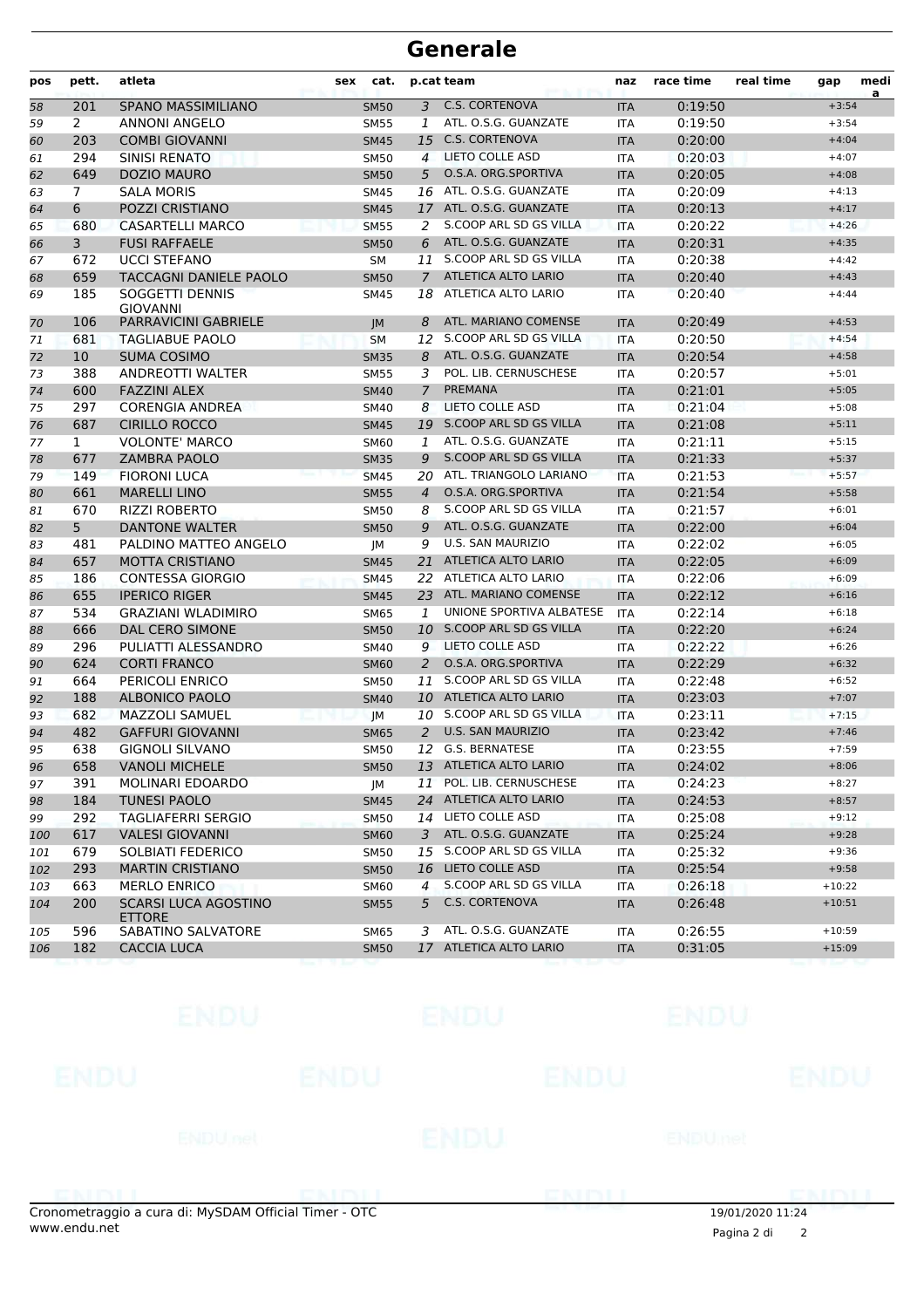*Gara* **Allievi** *Data* **19/01/2020**

|     |       |                          |     |           |    | <b>Generale</b>          |            |           |           |         |           |
|-----|-------|--------------------------|-----|-----------|----|--------------------------|------------|-----------|-----------|---------|-----------|
| pos | pett. | atleta                   | sex | cat.      |    | p.cat team               | naz        | race time | real time | gap     | medi<br>a |
|     | 90    | <b>SPINZI MATTIA</b>     |     | <b>AM</b> |    | ATL. CENTRO LARIO        | <b>ITA</b> | 0:10:46   |           |         |           |
| 2   | 243   | CHICCO JACOPO            |     | AM        |    | G.S. BERNATESE           | <b>ITA</b> | 0:10:58   |           | $+13$   |           |
| 3   | 328   | <b>ARLATI MARTINO</b>    |     | <b>AM</b> | 3  | <b>MERATE ATLETICA</b>   | <b>ITA</b> | 0:11:15   |           | $+30$   |           |
| 4   | 121   | POZZI GIORGIO            |     | AM        | 4  | ATL. ROVELLASCA          | <b>ITA</b> | 0:11:31   |           | $+46$   |           |
| 5   | 191   | <b>CACCIA LORENZO</b>    |     | <b>AM</b> | .5 | ATLETICA ALTO LARIO      | <b>ITA</b> | 0:11:50   |           | $+1:04$ |           |
| 6   | 483   | <b>GILARDONI DANIELE</b> |     | AM        | 6  | <b>U.S. SAN MAURIZIO</b> | <b>ITA</b> | 0:11:59   |           | $+1:14$ |           |
| 7   | 152   | RONCAREGGI STEFANO       |     | <b>AM</b> | 7  | ATL. TRIANGOLO LARIANO   | <b>ITA</b> | 0:12:11   |           | $+1:26$ |           |
| 8   | 432   | <b>GRECO GIOVANNI</b>    |     | AM        | 8  | POLISPORTIVA COLVERDE    | <b>ITA</b> | 0:12:37   |           | $+1:51$ |           |
| 9   | 108   | <b>ALZANI LUCA</b>       |     | <b>AM</b> | 9  | ATL. MARIANO COMENSE     | <b>ITA</b> | 0:12:48   |           | $+2:03$ |           |
| 10  | 441   | <b>FONTANA MARCO</b>     |     | AM        | 10 | <b>POLISPORTIVA</b>      | <b>ITA</b> | 0:12:53   |           | $+2:07$ |           |
| 11  | 190   | <b>MOTTA ANTONIO</b>     |     | <b>AM</b> | 11 | ATLETICA ALTO LARIO      | <b>ITA</b> | 0:12:59   |           | $+2:14$ |           |
| 12  | 392   | <b>BRAMBILLA GIACOMO</b> |     | AM        | 12 | POL. LIB. CERNUSCHESE    | <b>ITA</b> | 0:14:27   |           | $+3:42$ |           |
|     |       |                          |     |           |    |                          |            |           |           |         |           |
|     |       |                          |     |           |    |                          |            |           |           |         |           |

| <b>ENDU</b> |                                                  | ENDU        |              | <b>ENDU</b> |                | ENDU           |
|-------------|--------------------------------------------------|-------------|--------------|-------------|----------------|----------------|
|             | ENDU                                             |             | <b>ENDU</b>  |             | ENDU           |                |
| ENDUMER     |                                                  | <b>ENDU</b> |              | <b>ENDU</b> |                | <b>ENDUnet</b> |
|             | <b>ENDU</b>                                      |             | <b>ENDU.</b> |             | <b>ENDU</b>    |                |
| <b>ENDU</b> |                                                  | ENDU        |              | <b>ENDU</b> |                | <b>ENDU</b>    |
|             | <b>ENDUmet</b>                                   |             | ENDU         |             | <b>ENDUME!</b> |                |
| <b>ENDU</b> |                                                  | <b>ENDU</b> |              | <b>ENDU</b> |                | <b>ENDU</b>    |
|             | <b>ENDU</b>                                      |             | ENDUnet      |             | <b>ENDU</b>    |                |
| <b>ENDU</b> |                                                  | <b>ENDU</b> |              | <b>ENDU</b> |                | <b>ENDU</b>    |
|             | <b>ENDU</b>                                      |             | ENDU         |             | <b>ENDU</b>    |                |
| <b>ENDU</b> |                                                  | <b>ENDU</b> |              | <b>ENDU</b> |                | <b>ENDU</b>    |
|             |                                                  | ENDU net    |              | ENDU        |                |                |
|             | <b>ELL LEL E LUI JE MUCRAM QELILI TELLI LOTO</b> |             |              | ENDU        | 20101100001101 | <b>ENDUL</b>   |